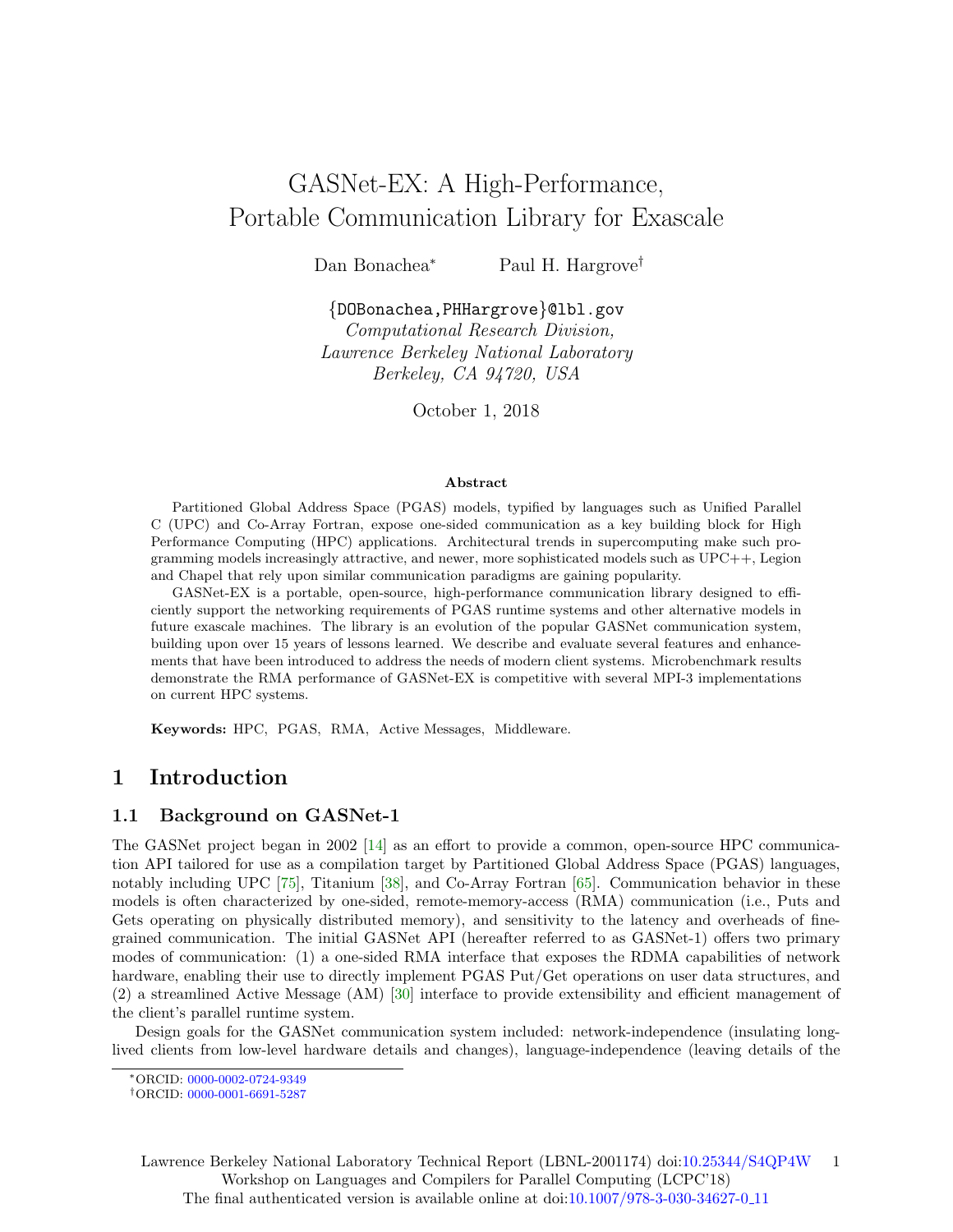PGAS system such as global pointer representation and allocation strategy to the client), robust multithreading support (efficiently allowing a variety of client threading models on multi-core architectures), and widespread portability. The GASNet development effort has focused on providing a high-performance, production-quality communication layer tailored for the needs of PGAS systems.

The GASNet API [\[17\]](#page-12-1) has become the de-facto communication standard targeted by portable PGAS system implementations developed by many institutions. Current and historical GASNet clients include: LBNL UPC++ [\[3,](#page-12-2) [4,](#page-12-3) [79\]](#page-15-1), Berkeley UPC [\[22\]](#page-13-2), GCC/UPC [\[46\]](#page-14-1), Clang UPC [\[45\]](#page-13-3), Cray Chapel [\[19\]](#page-12-4), Stanford Legion [\[6\]](#page-12-5), Titanium [\[78\]](#page-15-2), Rice Co-Array Fortran [\[26\]](#page-13-4), OpenUH Co-Array Fortran [\[29\]](#page-13-5), OpenCoarrays in GCC Fortran [\[32\]](#page-13-6), OpenSHMEM Reference implementation [\[70\]](#page-14-2), Omni XcalableMP [\[57\]](#page-14-3), and several miscellaneous projects [\[10,](#page-12-6) [18,](#page-12-7) [20,](#page-12-8) [27,](#page-13-7) [51,](#page-14-4) [52,](#page-14-5) [71\]](#page-14-6). Some of these clients implement models that fall outside the traditional PGAS definition, showing that the applicability of GASNet exceeds the original goals. The services provided and the match to modern hardware capabilities make GASNet an excellent communication substrate for implementing a wide variety of models.

GASNet uses the term "conduit" to refer to any complete implementation of the GASNet API which targets a specific network device or lower-level networking layer. GASNet conduits have been written that target a variety of past and current vendor-proprietary or hardware-specific networking interfaces, including: OpenFabrics Verbs/VAPI for InfiniBand [\[37,](#page-13-8) [42\]](#page-13-9), Mellanox MXM for InfiniBand [\[53\]](#page-14-7), Cray GNI for Gemini and Aries fabrics [\[1,](#page-12-9) [36,](#page-13-10) [41\]](#page-13-11), Intel PSM2 for Omni-Path [\[9,](#page-12-10) [44\]](#page-13-12), IBM PAMI for BlueGene/Q (and others) [\[49\]](#page-14-8), IBM DCMF for BlueGene/P [\[50,](#page-14-9) [63\]](#page-14-10), IBM LAPI for SP Colony/Federation [\[40\]](#page-13-13), Cray Portals for XT3/XT4 [\[16\]](#page-12-11), SHMEM for the Cray X1 [\[8\]](#page-12-12) and SGI Altix [\[28\]](#page-13-14), Quadrics elan3/elan4 for QsNetI/II [\[69\]](#page-14-11). Myricom GM for Myrinet [\[7,](#page-12-13) [11\]](#page-12-14), and Dolphin SISCI [\[73\]](#page-15-3). There are also GASNet conduits implemented over portable network APIs that enable deployment on early systems or those lacking HPC networking hardware. These include: udp-conduit (for any network with a TCP/IP stack, such as Ethernet) mpi-conduit (for any system providing MPI 1.1 [\[55\]](#page-14-12) or newer), ofi-conduit (targeting the portable libfabric API [\[35\]](#page-13-15)), portals4-conduit (for Sandia Portals 4 [\[5\]](#page-12-15)), and smp-conduit (for single-node systems, such as laptops).

Most of the conduits described above were authored by members of our group, but several conduits have been contributed by a relevant vendor or external group. Additionally, some projects have developed forks of GASNet (for instance to target non-public network APIs), including MVAPICH2-X [\[47\]](#page-14-13) and others [\[48,](#page-14-14) [77\]](#page-15-4). GASNet's implementation is designed so that authors of new conduits only need to port a minimal core (consisting of a few job management routines and the AM interfaces) to achieve full functionality. We provide reference implementations of all other interfaces, which can be incrementally replaced with higherperforming native versions. The GASNet implementation is written in standard C and is very portable across architectures and operating systems. Over the years, it has been ported to a diverse range of systems, encompassing over 10 compiler families, 15 operating systems and dozens of architectures – see [\[33\]](#page-13-16) for details.

#### 1.2 Philosophy of GASNet-EX improvements

GASNet-EX is the next generation of the GASNet-1 communication system, continuing our commitment to provide portable, high-performance, production-quality, open-source software. The GASNet-EX upgrade is being done over the next several years as part of the U.S. Department of Energy's Exascale Computing Program (ECP). The GASNet interfaces are being redesigned to accommodate the emerging needs of exascale supercomputing, providing communication services to a variety of programming models on current and future HPC architectures. This work builds on fifteen years of lessons learned with GASNet-1, and is informed and motivated by the evolving needs of distributed runtime systems.

The end of Moore's Law scaling for serial processor performance has led to increasing levels of on-die parallelism, lighter-weight cores, and deeper on-node memory hierarchies; these trends are expected to continue in future HPC architectures. We expect future runtime systems and applications will migrate away from bulk-synchronous parallel algorithms and increasingly adopt approaches with looser inter-node synchronization, using aggressively asynchronous communication such as in UPC++ [\[3\]](#page-12-2) or dynamic tasking features available in systems such as Chapel [\[19\]](#page-12-4), Legion [\[6\]](#page-12-5) and X10 [\[21\]](#page-12-16). This motivates a communication system interface that enables the client to adapt to the dynamic behavior of the system, for example adjusting the communication schedule on-the-fly based on network backpressure. There is also motivation to improve the efficiency of memory buffer behavior in the communication system, for example providing finer-grained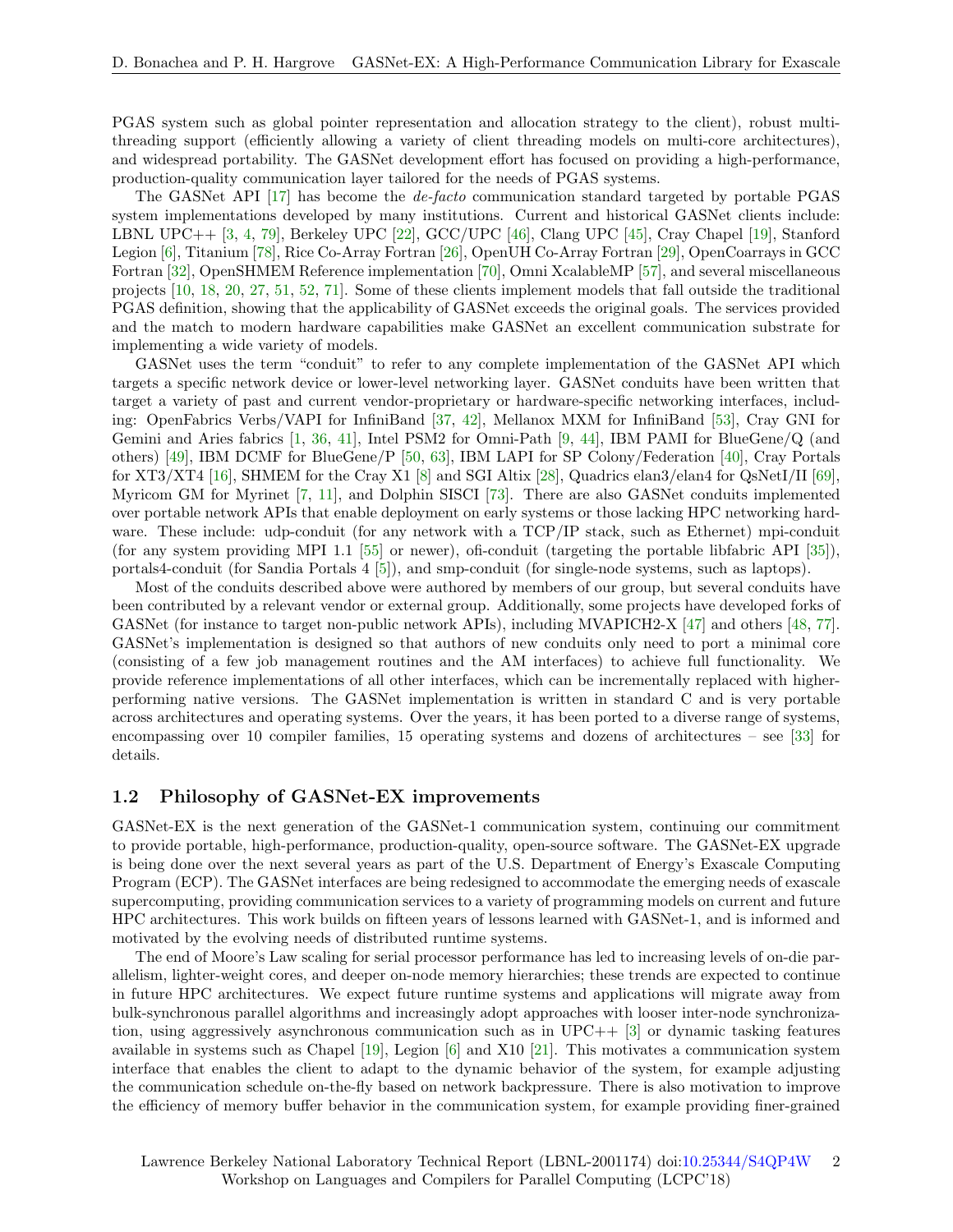control over buffer lifetime and exposing mechanisms to reduce in-memory payload copying. Modern HPC networks often include hardware support for offloading various communication-related tasks from the host processor, such as packing/unpacking of non-contiguous communication buffers, performing atomic memory updates initiated by remote peers, and orchestrating collective communications (e.g., reductions and barriers). Interfaces are being added in GASNet-EX that allow clients to express these high-level patterns in ways that can take advantage of such hardware support where available. Finally, there is a need for improved system abstractions to enable interoperability in hybrid programs, allow finer-grained or thread-level partitioning of communication work, and ensure all parts of the communication system scale efficiently to millions of ranks.

# <span id="page-2-0"></span>2 Design of GASNet-EX

### <span id="page-2-1"></span>2.1 Overview of Improvements

The GASNet interface is being redesigned and extended in a number of ways to meet the needs of exascale runtime systems. Most of the functionality and abstractions from GASNet-1 are still present, but have been generalized in several ways. (The GASNet-EX distribution notably includes a backwards-compatibility layer to enable incremental migration of current GASNet-1 client software to GASNet-EX). In GASNet-1, initialization was monolithic and assumed a single client/endpoint/segment per process. In GASNet-EX, initialization becomes more incremental and includes an object model where the Client, registered memory Segments and communication Endpoints are all managed separately and explicitly. This design has already enabled several interface improvements, and enables clients to naturally express more complicated use cases. For example, AM handler registration is now per-Endpoint and can be performed incrementally, improving client modularity. The Endpoint abstraction allows for multiple isolated communication contexts to coexist within a process, for example enabling GASNet-EX Active Messages to target specific threads within a remote process. GASNet-EX adds APIs to scalably query and manage hierarchical process layouts and memory Segments residing in inter-process shared memory.

Here is the signature for a representative non-blocking RMA Put operation in GASNet to demonstrate some of the changes:

```
gasnet_handle_t /* GASNet -1 */
gasnet_put_nb ( gasnet_node_t node , void * dest_addr ,
               void *src_addr, size_t nbytes);
gex_Event_t /* GASNet - EX */
gex_RMA_PutNB ( gex_TM_t tm , gex_Rank_t rank ,
               gex_Addr_t dest_addr ,
              void * src_addr , size_t nbytes ,
               gex_Event_t * lc_opt , gex_Flags_t flags );
```
In both cases the contiguous source payload is indicated by a base address and size, but everything else has changed. In GASNet-1, the destination process of every point-to-point operation was indicated using an integer node id. In GASNet-EX a destination Endpoint is named via a team (TM) and rank id pair – improving client composability, and enabling Endpoints to be dynamically added to the system for various purposes. The team argument names not only an ordered set of Endpoints, but also the local representative Endpoint and its containing Client. This object hierarchy can be traversed by client code, which can query various attributes and even set client-owned context attributes.

In the GASNet-1 API, the remote target for the RMA Put is specified using a virtual address. The GASNet-EX API still allows this, but additionally enables offset-based addressing into a memory Segment bound to the destination Endpoint – potentially improving scalability of client metadata, and enabling future work in binding of memory Segments to non-DRAM device memory. GASNet-EX adds a flags argument to most functions for extensibility, allowing the semantics and performance characteristics of many calls to be modified by passing appropriate flags (e.g., passing assertions about the argument values that can obviate the need for more expensive dynamic checking).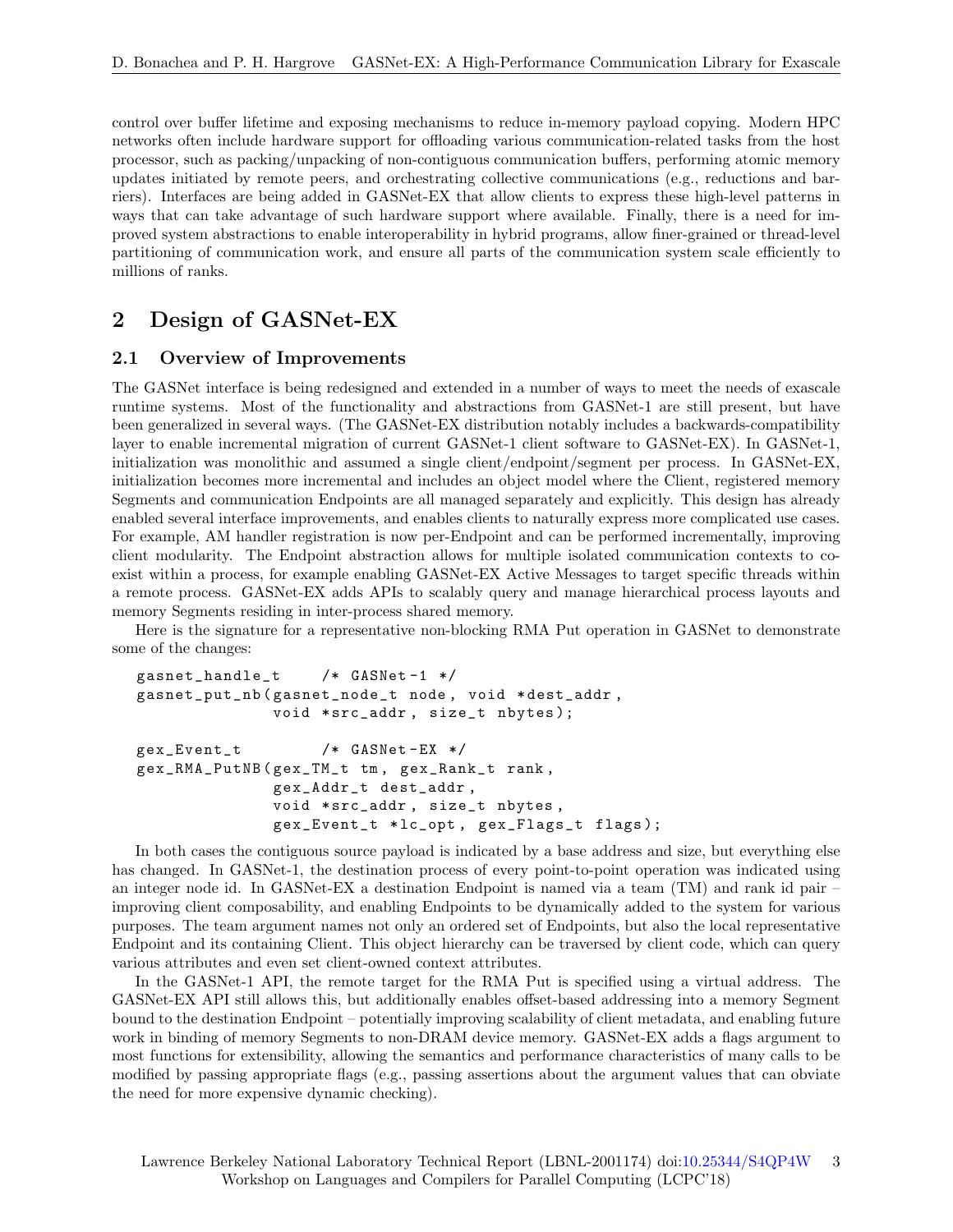

<span id="page-3-0"></span>Figure 1: Non-bulk Put flood bandwidth on Cray Aries with and without use of a local completion event at the GNI level.

GASNet-1 non-blocking operations return a monolithic handle used for later synchronization. This concept has been generalized to GASNet-EX Events, which can have sub-Events representing intermediate steps that occur before completion of an entire operation, enabling clients to explicitly respond to such state changes. For example, the RMA Put has an argument for specifying the local completion behavior of the source memory (i.e. the two options in GASNet-1 being stall upon injection or delay until remote completion). GASNet-EX allows the operation to generate a sub-Event, so the client initiating the Put can independently track both local and remote completion of the same operation.

All figures in the remainder of Sec. [2](#page-2-0) are reproduced (with permission) from our technical report [\[36\]](#page-13-10) and show the performance of GASNet-EX aries-conduit on Cray XC40 systems (Cray Aries network) – see the report for full methodological details (omitted from this paper due to space constraints).

### 2.2 Local Completion Control

As mentioned above, GASNet-EX adds sub-Events into the generalization of the GASNet-1 handle abstraction, and "local completion" is one of the uses for this new concept. With the new option to independently track local completion, a client can free or reuse a source buffer as soon as it is safe to do so without the cost of blocking for local completion in the injection call (the only mechanism available in GASNet-1 for separating local and remote completion). This provides an increase in time available for overlap of communication with computation, or with additional communication. To evaluate the effects of this enhancement, we measured the bandwidth achieved by a microbenchmark where the client issues a series of non-blocking Puts but requests each injection to stall for local completion before return. Fig. [1](#page-3-0) shows this benchmark can be improved by as much as 32% through the separation of local completion from operation completion.

#### <span id="page-3-1"></span>2.3 Immediate-mode Communication Injection

Both GASNet APIs permit "non-blocking" communication injection operations to block temporarily (stall) when resources are not readily available to initiate the requested communication. This backpressure behavior arises fundamentally from a design principle prohibiting unbounded buffering within our GASNet implementation. However, a client of GASNet-EX can use the new flags argument to request "immediate mode" injection, wherein an operation that determines it would stall will instead be cancelled and return a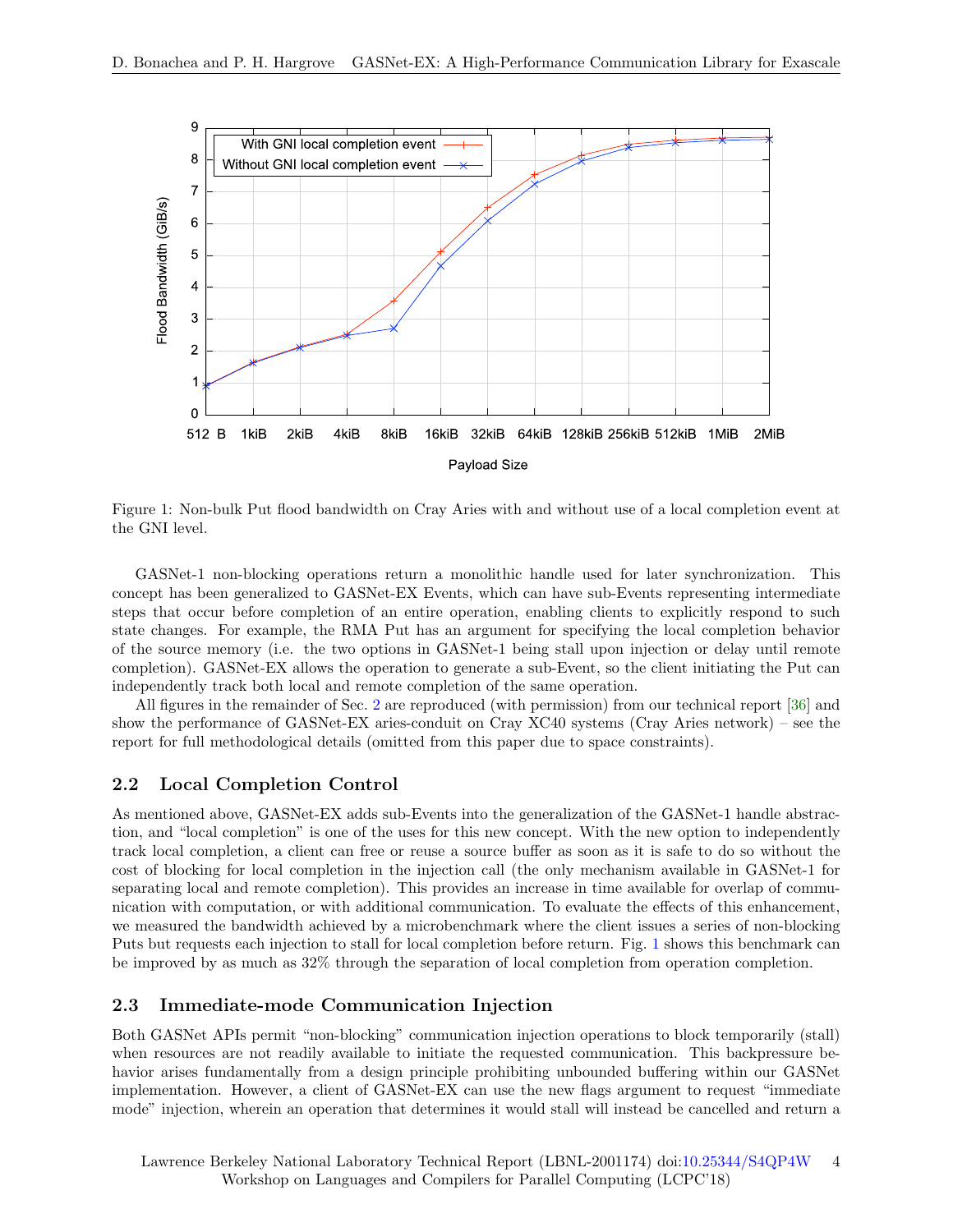distinguishing value. This enables the client to dynamically respond to the resource congestion along that path in a client-specific manner; for example rescheduling the operation for later retry or electing to attempt communication with a different, less-congested peer (as one might do when implementing a work-stealing task scheduler).

The effect of stalling can be especially evident in communications using AMs destined to a peer which is not actively entering the GASNet library (an "inattentive" peer). Our investigation found that exposing backpressure in the Active Message APIs can reduce running time by as much as 97% on a synthetic benchmark simulating communication with inattentive peers. This is illustrated in Fig. [2](#page-4-0) which shows the reduction in overall communication time obtained by using immediate-mode AM injection to dynamically adjust the communication schedule in response to backpressure, as compared to three static schedules that stall on backpressure.



<span id="page-4-0"></span>Figure 2: Reduced communication delays using immediate-mode Active Messages.

#### 2.4 Active Message Improvements

Inclusion of AMs in GASNet-1 provides extensibility and efficient management of the client's parallel runtime, for instance UPC shared-heap management or locks. More recent GASNet clients such as Cray Chapel [\[19\]](#page-12-4) and Stanford Legion [\[6\]](#page-12-5) make heavy use of GASNet AMs for moving computation to data. GASNet-EX introduces several improvements to the AM interfaces, primarily related to efficient use of memory and reduced in-memory copies. GASNet-EX AM calls provide for immediate-mode injection and local-completion control, as described previously. These are notable improvements over GASNet-1, where AM injection calls unconditionally block until the message is guaranteed to enter the network, and return only after local completion of the payload. While GASNet-1 has APIs to query the maximum AM payload for distinct classes of message, GASNet-EX refines the precision of these queries; this enables the client to, for instance, take advantage of space otherwise occupied by unused arguments, or to send significantly larger payloads when the destination is reachable through shared memory.

In addition to these incremental improvements, GASNet-EX adds an entirely new family of AM interfaces known as "Negotiated-Payload" AMs (NP-AM). The new NP-AM feature utilizes a split-phase send that, among other new capabilities, allows GASNet-EX to provide a network-level buffer into which the client directly writes its outgoing payload. In clients that construct payloads dynamically (for instance combining a header with data from a higher layer) this eliminates an in-memory copy often required to concatenate the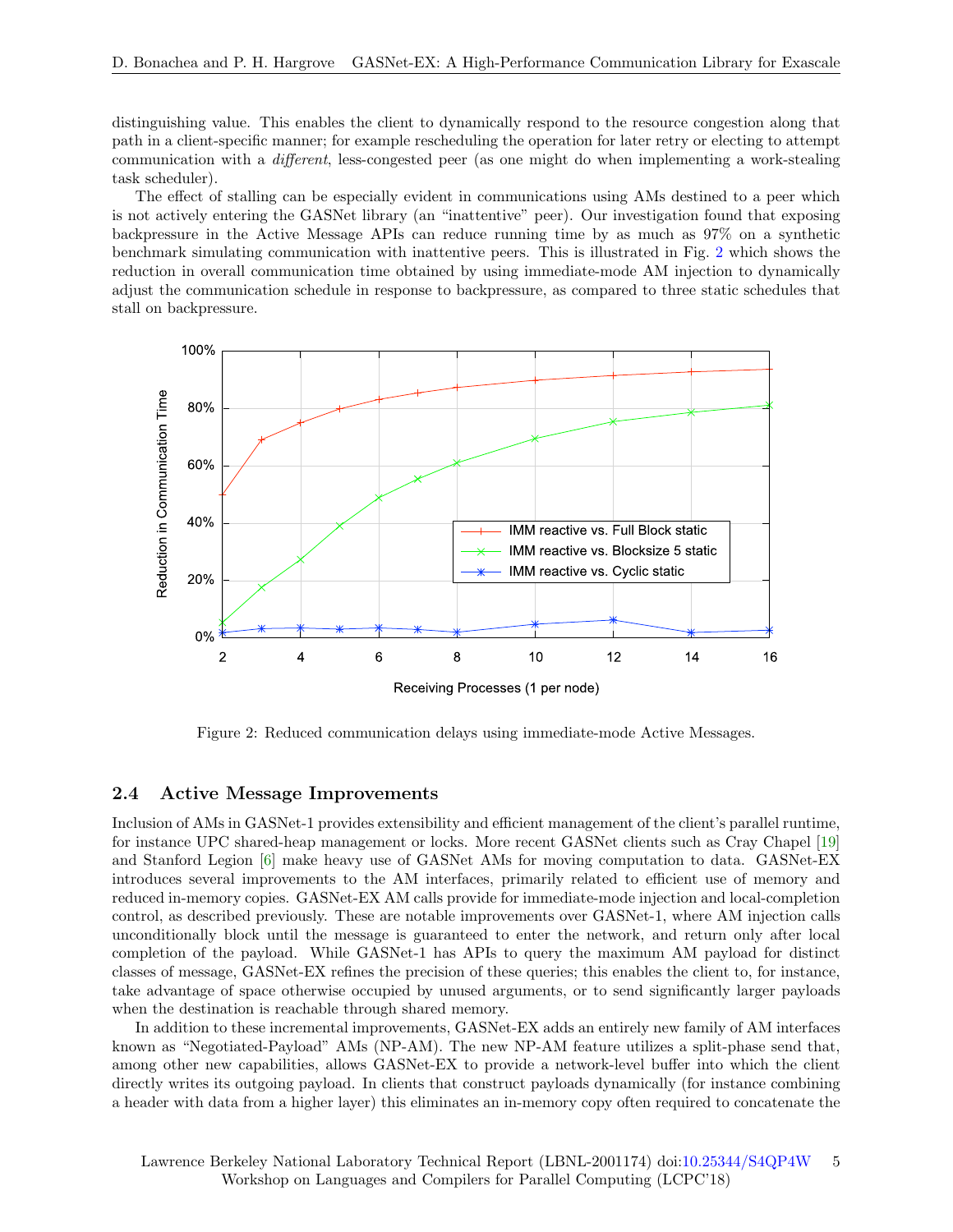AM header and to move the payload into memory registered with the network. Our measurements show that this use of NP-AM to reduce memory copies in the critical path improves measured bandwidth on an AM ping-pong benchmark by as much as 14% relative to the traditional "Fixed-Payload" AMs in GASNet-1, as illustrated by the upper (red) series in Fig. [3.](#page-5-0)



<span id="page-5-0"></span>Figure 3: NP-AM speedup of ping-pong test with dynamically generated payload.

#### <span id="page-5-1"></span>2.5 Remote Atomics

Remote atomics are a new feature in GASNet-EX, providing non-blocking interfaces to perform a rich set of operations atomically on several data types in distributed memory. The semantic design for GASNet-EX remote atomics is derived from that used in UPC 1.3 [\[75\]](#page-15-0), where operations are performed with respect to an "atomic domain". An atomic domain is constructed (outside the critical path) by specifying a data type and a set of atomic operations, and is later used to initiate any of the given operations on data of the given type. Use of atomic domains allows for selection of the fastest-available implementation that can *correctly* provide the set of atomic operations needed concurrently by the application. This is important because in general one cannot mix atomics offloaded to a NIC with others implemented using the host CPU concurrently to the same target location, due to coherency problems on many modern systems. Atomic domains address this by selecting NIC offload implementations if and only if the entire set of operations given at domain creation can be coherently offloaded, and a CPU-based implementation otherwise. Optional flags to atomic domain construction can guide algorithm selection in application-specific ways, for example to favor the performance of accesses across the network, or trade it off for improved performance of updates from shared-memory peers.

Our measurements show there is significant advantage to offloading of atomic operations to the network hardware support provided by Cray Aries, as compared to a network-independent reference implementation, such as one a client author could write using AMs. The latency of a 64-bit fetch-and-add was reduced by 70% on a point-to-point test, and a hot-spot test was shown to scale robustly as illustrated in Fig. [4.](#page-6-0) Future work to offload atomic operations to InfiniBand network hardware is expected to yield qualitatively similar results.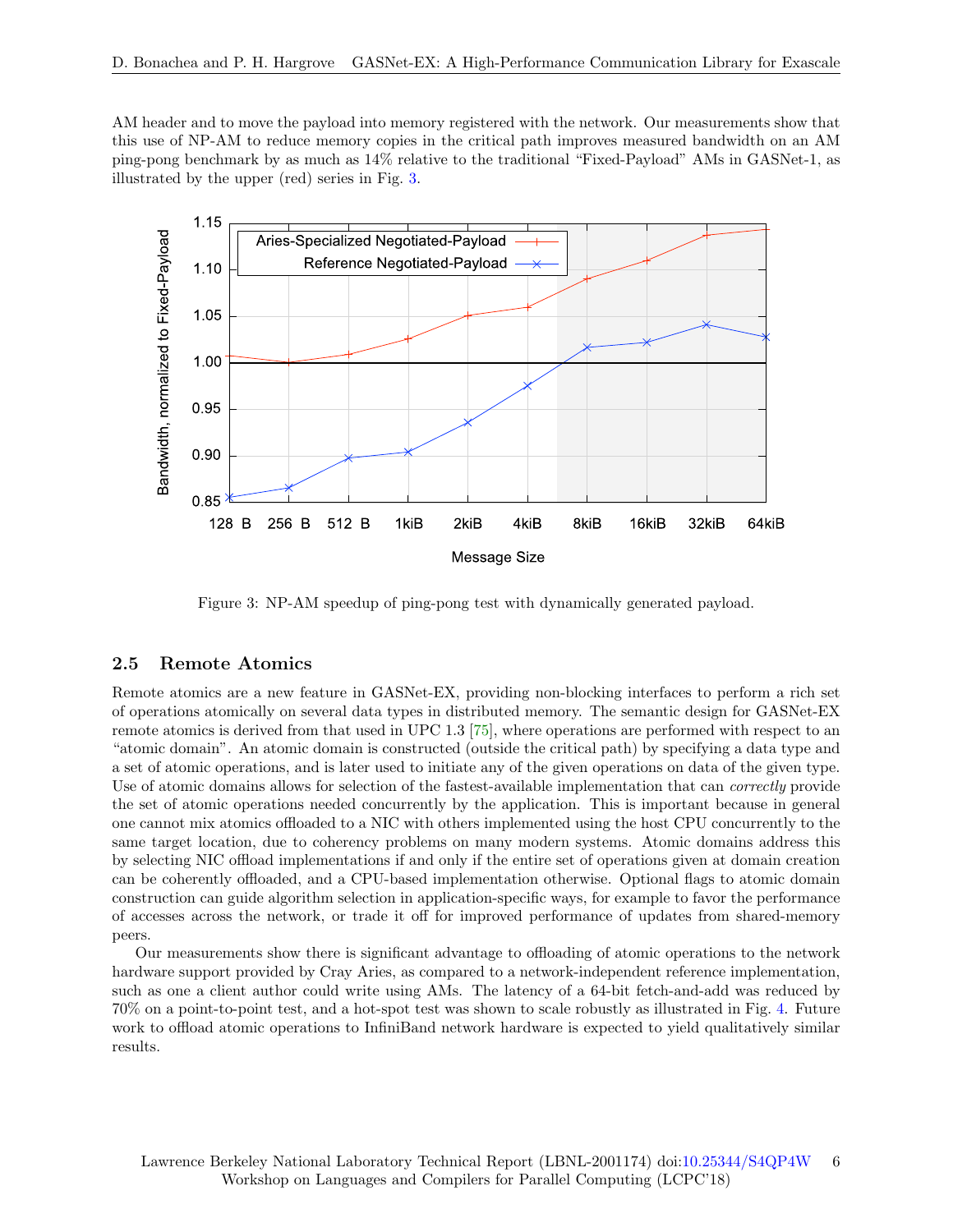

<span id="page-6-0"></span>Figure 4: Scaling of a remote atomics hot-spot test on the Cray Aries network.

#### 2.6 Non-contiguous RMA

A set of extensions to GASNet-1 were proposed in [\[12\]](#page-12-17) to support non-contiguous RMA operations. These types of operations may be generated by optimizations performed by UPC and CAF compilers, or can be used by application authors or distributed array libraries to express transfer of multidimensional array sections. The extensions are jointly referred to as "VIS" and include "Vector", "Indexed" and "Strided" APIs for Put and Get, differing in the generality (and thus size) of the metadata used to describe the source and destination regions. The Strided design for multidimensional array sections was influenced by that of ARMCI [\[62\]](#page-14-15). While GASNet-1 fully implemented the VIS extensions, they were never included in the formal specification. GASNet-EX incorporates the VIS APIs (no longer considered extensions) with updates to express local-completion control and immediate-mode injection. The implementation of VIS in GASNet-EX leverages new EX features (most notably the Active Message enhancements) to improve performance relative to GASNet-1. Fig. [5](#page-7-0) demonstrates the bandwidth improvement of a microbenchmark measuring a representative 3-d Strided Put operation, implemented inside GASNet-EX using traditional AM or NP-AM, relative to the bandwidth achieved by the GASNet-1 VIS implementation.

#### <span id="page-6-1"></span>2.7 Collective Communication

As illustrated in Sec. [2.1,](#page-2-1) point-to-point communication in GASNet-EX uses a (team, rank) pair to identify the peer, whereas GASNet-1 took only a rank. In addition to this role in point-to-point communication, teams name the participants in collective communications operations. As with VIS, collectives were implemented in GASNet-1 [\[64\]](#page-14-16) but never appeared in a formal specification. GASNet-EX adds specification and implementation of collective operations, with key improvements over the APIs implemented in GASNet-1. GASNet-EX collectives are always non-blocking, using the same Event type as all other asynchronous operations, whereas GASNet-1 has a distinct type and APIs for tracking completion of collectives. The use of the general Event infrastructure enables local-completion control for collectives. Finally, the GASNet-EX reduction operation includes type information, lacking from GASNet-1, which is critical to enabling network hardware offload.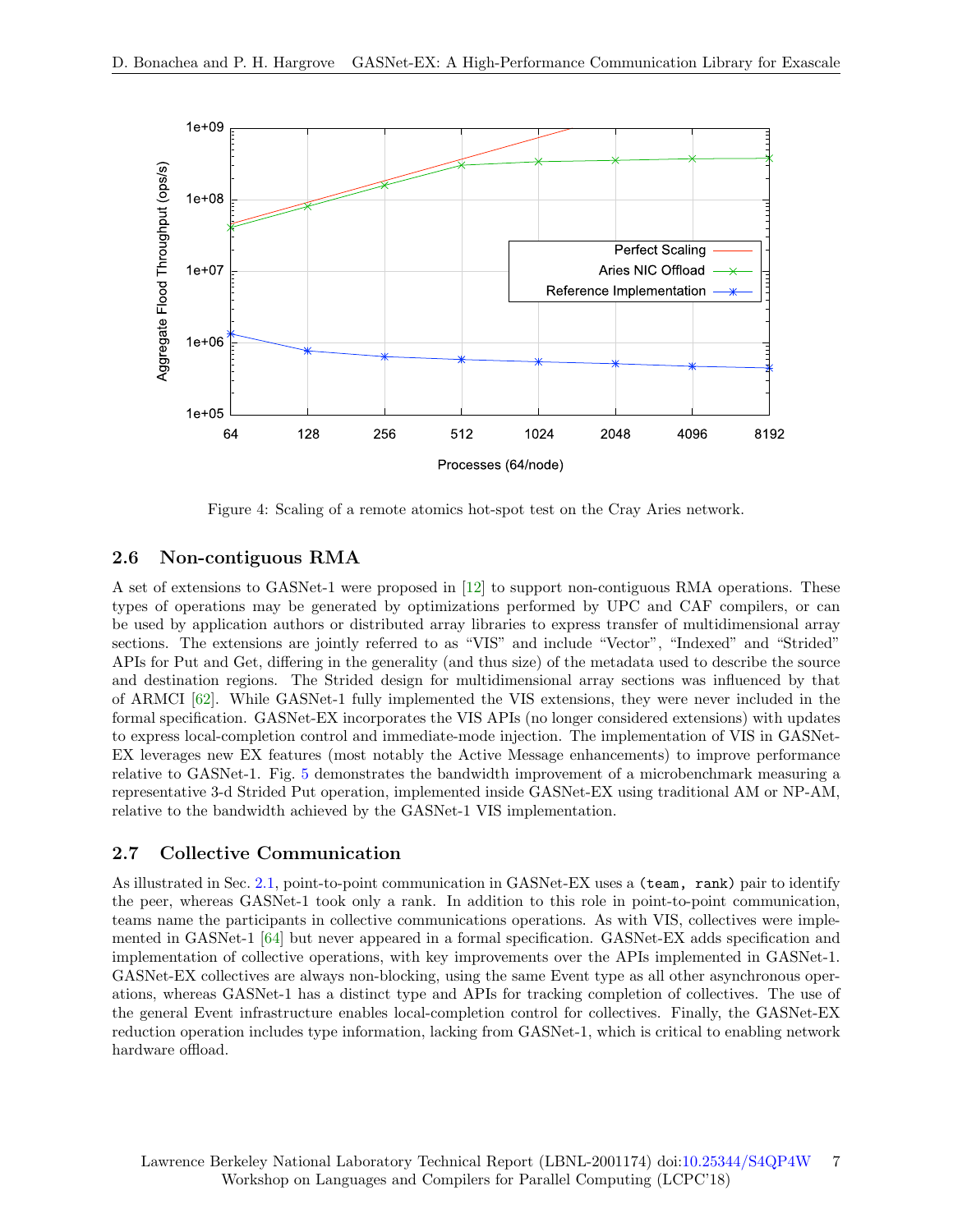

<span id="page-7-0"></span>Figure 5: Improved Strided Put performance, relative to GASNet-1.

#### 2.8 Design Improvements for Scalability

One of the primary motivations behind the redesign of GASNet is to improve scalability of both the implementation and client-facing APIs—a necessary step towards achieving exascale performance on upcoming systems, which are expected to reach millions of cores. Several GASNet-1 APIs were designed without sufficient allowance for such extreme-scale systems, and GASNet-EX replaces these with more scalable alternatives. For example, the GASNet-1 function to query segment information writes to a client-allocated array with entries for every process in the job, imposing a non-scalable requirement on both the client and library. GASNet-EX instead provides a query to retrieve information about a selected peer, consuming only a small constant amount of memory and enabling implementations that discover peer information on-demand at scale. There are also new scalable queries for processes to discover information regarding co-located peers within a hierarchical system.

GASNet-EX API extensions to use offset-based addressing in RMA calls (Sec. [2.1\)](#page-2-1) will enable client runtimes supporting symmetric heap features to eliminate non-scalable base address tables. Immediatemode injection (Sec. [2.3\)](#page-3-1) improves support for asynchrony, strengthening latency tolerance and enabling dynamic adjustment to congestion and load imbalance that become more prevalent at scale. The redesigned GASNet-EX teams interface (Sec. [2.7\)](#page-6-1) includes scalable rank translation queries designed to keep non-scalable tables out of client data structures. Enhancements enabling NIC hardware offload of collectives (Sec. [2.7\)](#page-6-1) and remote atomics (Sec. [2.5\)](#page-5-1) are expected to become increasingly important at extreme scale.

### <span id="page-7-1"></span>3 RMA Microbenchmarks

Both the specification and implementation of GASNet-EX are still evolving. However, as described in the previous section, the new features are already capable of delivering measurable benefits for use cases of interest. These new features have not come at the cost of GASNet-1's core competencies in RMA and AM. This section presents microbenchmarks measuring the RMA performance of GASNet-EX on four systems, demonstrating that it remains competitive with MPI-3 RMA. Application-level benchmarks would introduce overheads specific to the client runtime, and are outside the scope of this paper.

Our measurements attempt to reproduce the experience of a non-expert end-user. On three vendorintegrated systems using environment modules, we have used the default modules with only one exception to be described below. On a commodity InfiniBand cluster we have used the compiler pre-installed as /usr/bin/gcc. When building software (including GASNet-EX and all microbenchmarks) we followed the instructions without the application of any expert knowledge. No configuration settings, environment vari-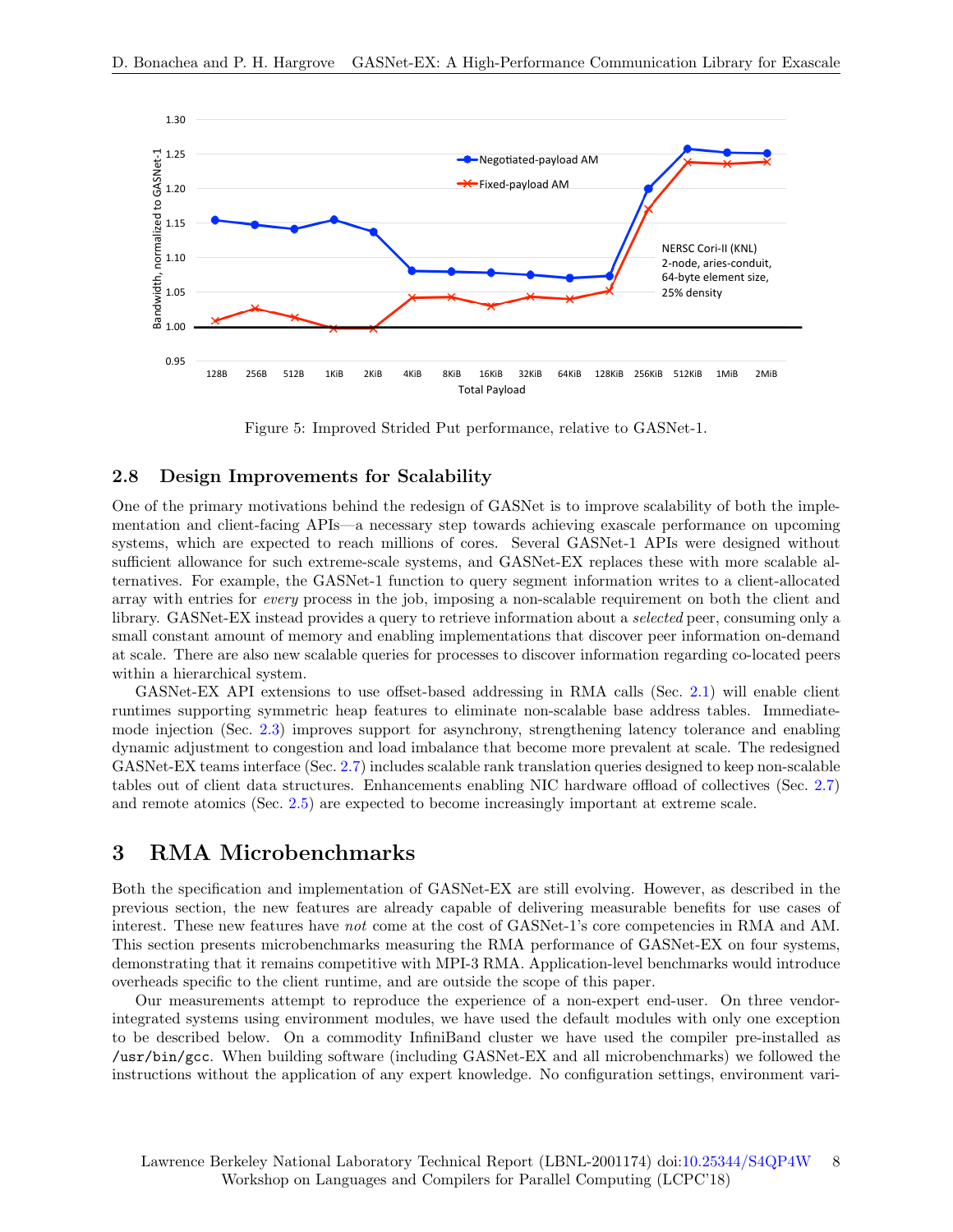ables, or similar means were used to improve the performance of GASNet-EX or MPI<sup>[1](#page-8-0)</sup>. We benchmarked GASNet-EX version 2018.9.0 using two tests selected from those provided with the source code distribution. For MPI-3 benchmarking we have selected the publicly available Intel MPI Benchmarks [\[43\]](#page-13-17) (IMB), version v2018.1.

#### 3.1 Description of the Systems

The first two systems are the partitions of the Cray XC40  $[23, 31]$  $[23, 31]$  $[23, 31]$  system at NERSC  $[61]$ , known as "Cori". Both use a Cray Aries [\[1\]](#page-12-9) network, but they have distinct node types: "Cori-I" [\[59\]](#page-14-18) nodes each have two Intel Xeon E5-2698v3 16-core "Haswell" processors and "Cori-II" [\[60\]](#page-14-19) nodes each have a single Intel Xeon Phi 7250 "KNL" processor with 272 hardware threads. All tests on the Cori systems were compiled with the default programming environment modules: PrgEnv-intel/6.0.4, intel/18.0.1.163 and cray-mpich/7.7.0. The only non-default modules used were for CPU-specific optimization: following NERSC's user documentation, compilation of code to execute on Cori-I and Cori-II used the craype-haswell and craype-mic-knl environment modules, respectively.

The "Gomez" system at JLSE [\[2\]](#page-12-18) is a commodity InfiniBand cluster. Each node has two Intel Xeon E7-8867v3 "Haswell-EX" CPUs and is connected to a 100Gb/s EDR InfiniBand network by a Mellanox "ConnectX-4" Host Channel Adapter (HCA). All tests on this system were compiled with the systemdefault GNU compilers, version 4.8.5 20150623 (Red Hat 4.8.5-16). MPI tests used MVAPICH2 [\[58\]](#page-14-20), version 2.3.

The "Summitdev" [\[67\]](#page-14-21) system at OLCF [\[66\]](#page-14-22) consists of IBM S822LC [\[76\]](#page-15-5) nodes, each with two 10-core POWER8 CPUs and connected to a 100Gb/s EDR InfiniBand network by two Mellanox "ConnectX-4" HCAs, each with affinity to a single socket. Software compiled on this system used the default IBM XL compilers, version V13.1.6. MPI tests use the default IBM Spectrum MPI, version 10.2.0.0-20180110.

#### 3.2 RMA Flood Bandwidth Benchmark

A "flood bandwidth" benchmark measures achievable bandwidth at a given transfer size by initiating a large number of non-blocking transfers and waiting for them all to fully complete. The reported metric is the total volume of data transferred, divided by the total elapsed time. We report uni-directional (one initiator to one target) flood bandwidths, where the passive target waits in a barrier.

For GASNet-EX we used the testlarge microbenchmark to measure performance of the gex RMA PutNBI and gex RMA GetNBI functions, synchronized with a final gex NBI Wait. We measured flood bandwidth of the MPI Put and MPI Get functions using the "Aggregate" timings from, respectively, the Unidir put and Unidir get tests from the IMB-RMA suite (these tests measure the time to issue RMA and synchronize using MPI Win flush, within a passive-target access epoch established by a MPI Win lock(SHARED) call outside the timed region – see [\[43\]](#page-13-17) for further details). The testlarge benchmark reports bandwidths in units of "MiB/s" ( $2^{20}$  bytes per second), whereas IMB-RMA uses "MB/s" ( $10^6$  bytes per second). Both have been converted to "GiB/s" ( $2^{30}$  bytes per second) for the plots which follow. To allow comparison between RMA and message passing, the plots which follow also report uni-directional bandwidth of MPI Isend/MPI Irecv, from the "Aggregate" timings of the Uniband test from the IMB-MPI1 suite.

All tests ran between two compute nodes, using a single process per node. Data was collected from 16 distinct batch jobs, each running one instance of each GASNet-EX and MPI test back-to-back. Each data point plotted reports the maximum achieved bandwidth for that benchmark and transfer size. For RMA tests we used 100, 000 iterations on the Aries systems, and 10, 000 on the EDR InfiniBand systems. For the message passing test, we used 5, 000 and 500 iterations, respectively.

In Fig. [6,](#page-9-0) "×" markers denote GASNet-EX RMA, "◦" markers denote MPI-3 RMA, and "+" markers denote MPI message passing. RMA Put results are distinguished by the use of solid lines in shades of blue, while RMA Get results use dot-dashed lines in shades of red. Dashed green lines are message-passing results.

On three of the four systems, the bandwidth of GASNet-EX Put and Get are seen to rise rapidly to saturation, at payloads as small as 4 or 8KiB. All GASNet-EX saturation bandwidths are at least comparable

<span id="page-8-0"></span> $1$ On Summitdev we set one environment variable to restrict the MPI implementation to a single rail of the dual-rail network, to provide a meaningful comparison to GASNet-EX. We recommend this configuration because use of a single rail per process can yield significant latency improvements.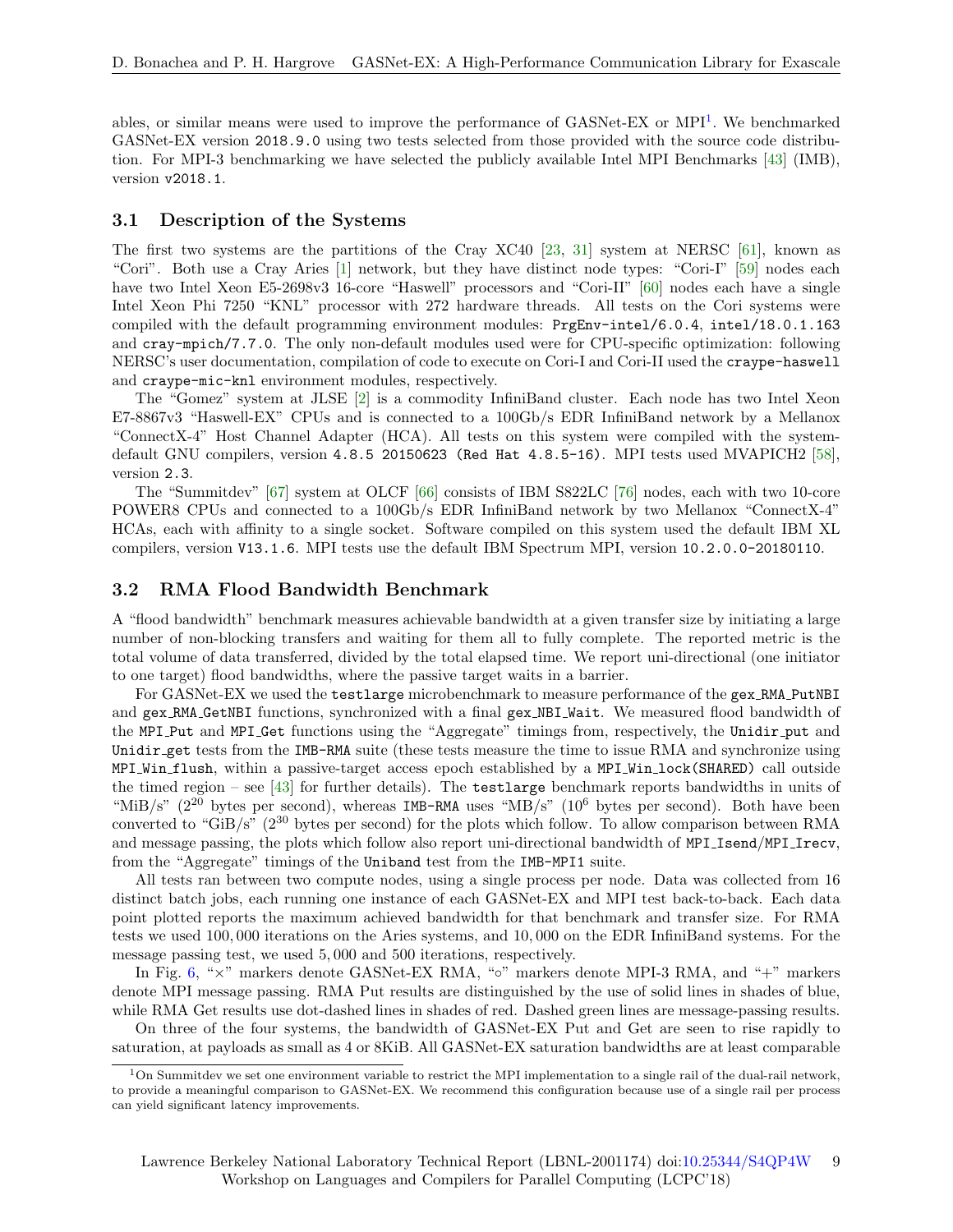

<span id="page-9-0"></span>Figure 6: Uni-directional flood bandwidth versus transfer size.

Lawrence Berkeley National Laboratory Technical Report (LBNL-2001174) doi[:10.25344/S4QP4W](https://doi.org/10.25344/S4QP4W) 10Workshop on Languages and Compilers for Parallel Computing (LCPC'18)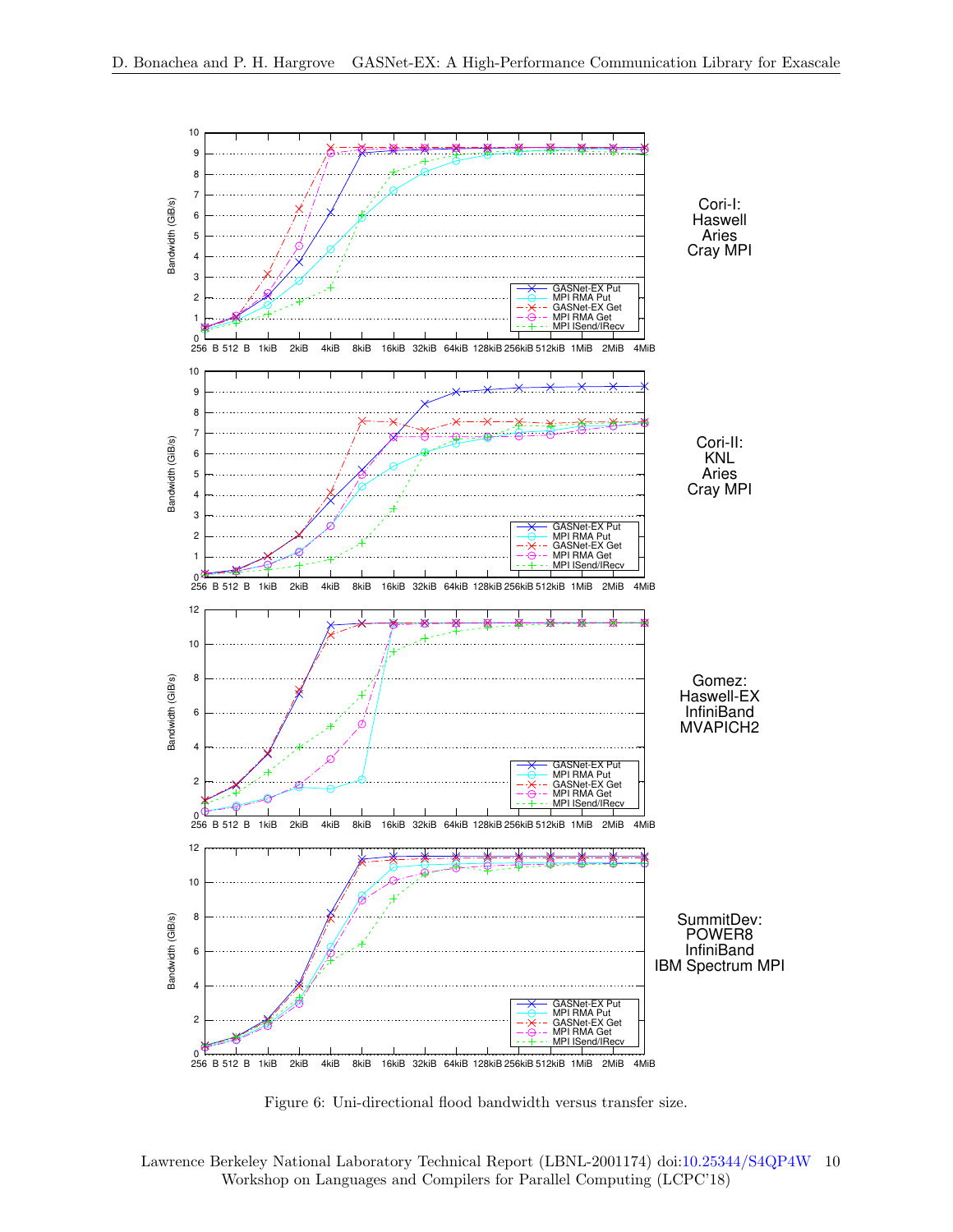| $\frac{1}{2}$ |                        |                |      |                        |                                                                |      |
|---------------|------------------------|----------------|------|------------------------|----------------------------------------------------------------|------|
|               | 8-Byte RMA Put Latency |                |      | 8-Byte RMA Get Latency |                                                                |      |
| System        |                        |                |      |                        | GASNet-EX   MPI-3 RMA   Ratio    GASNet-EX   MPI-3 RMA   Ratio |      |
| $Cori-I$      | $1.07 \; \mu s$        | $1.20 \ \mu s$ | 0.89 | $1.43 \; \mu s$        | $1.57 \; \mu s$                                                | 0.91 |
| $Cori-II$     | $2.15 \ \mu s$         | $3.42 \ \mu s$ | 0.63 | $2.60 \ \mu s$         | $4.06 \ \mu s$                                                 | 0.64 |
| Gomez         | 1.41 $\mu s$           | $1.51 \ \mu s$ | 0.94 | $1.82 \ \mu s$         | $1.91 \ \mu s$                                                 | 0.95 |
| Summitdev     | 1.61 $\mu s$           | $8.10 \ \mu s$ | 0.20 | $2.10 \ \mu s$         | $8.13 \ \mu s$                                                 | 0.26 |

<span id="page-10-0"></span>Table 1: Round-trip latency of 8-Byte RMA accesses.

to their MPI-3 RMA analogue. The KNL-based Cori-II system shows behavior different from the other three, and this is particularly unexpected because Cori-I and Cori-II use the same network and software versions. Doerfler et al. [\[25\]](#page-13-20) identified the cause of the two maximum bandwidth plateaus on this system as an issue with PCIe bus latency.

#### 3.3 RMA Latency Benchmark

We next report on the round-trip latency of GASNet-EX and MPI-3 RMA operations. These benchmarks report the mean time to fully complete a single RMA Put or Get operation, computed by timing a long sequence of blocking operations. For GASNet-EX we measured the gex RMA PutBlocking and gex RMA GetBlocking functions using the testsmall microbenchmark. For MPI-3 benchmarking we report the "Non-aggregate" timings from the Unidir put and Unidir get tests from the IMB-RMA suite, which are semantically equivalent to the GASNet-EX test. These are the same tests used to measure flood bandwidth, but differ by executing a sequence of MPI Put (or MPI Get) calls alternating with calls to MPI Win flush, whereas the "Aggregate" timings used for bandwidth have only a *single* MPI Win flush at the end.

Data was collected from the same 16 batch jobs described for the flood bandwidth benchmark. Our results are summarized in Tbl. [1,](#page-10-0) which reports the minimum latency achieved by each benchmark for the cases of blocking RMA Put and Get with 8-byte payloads. Each row includes the ratio of the corresponding GASNet-EX and MPI-3 results, which is also representative of timings over power-of-two sizes from 4 bytes to 1024 bytes (not shown). In all cases measured, GASNet-EX demonstrated comparable or improved latency relative to MPI-3 RMA.

### 4 Related Work

The GASNet library provides communication services for a wide variety of runtime clients, as discussed in Sec. [1.1.](#page-0-0) The communication requirements of these clients can be broadly summarized as including portable, high-performance RMA for one-sided data motion, and Active Messages that trigger remote code execution as a building block for higher-level distributed protocols. This section describes competing middleware efforts that provide related facilities.

At the time the GASNet project began, the most notable related effort was the RMA extensions introduced in the MPI-2 specification [\[54\]](#page-14-23). The widespread availability and investment in MPI implementations over the years makes MPI a politically attractive communication substrate. However as explained in [\[15\]](#page-12-19), a number of fundamental semantic defects in the MPI-2 RMA specification made it unsuitable for practical use as communication middleware for PGAS runtimes – justifying the investment in approaches tailored to the needs of PGAS clients, such as GASNet and ARMCI [\[62\]](#page-14-15). Most of these defects were subsequently addressed fourteen years later in the MPI-3 specification [\[56\]](#page-14-24). Most importantly, the introduction of the (optional) MPI WIN UNIFIED memory model and dynamic MPI RMA windows made it feasible to use passive-target MPI RMA to satisfy the basic RMA communication needs of some PGAS runtimes. Sec. [3](#page-7-1) demonstrates the performance of GASNet-EX RMA is competitive with that of MPI RMA in several widely used MPI-3 implementations. A number of efforts are underway to improve the behavior and performance of MPI-3 RMA implementations, for example [\[34,](#page-13-21) [39\]](#page-13-22). During the six month interval that we performed data collection in preparation for this paper, we've observed noticeable improvement in the performance of all three MPI-RMA implementations measured. There are also efforts underway to implement some PGAS systems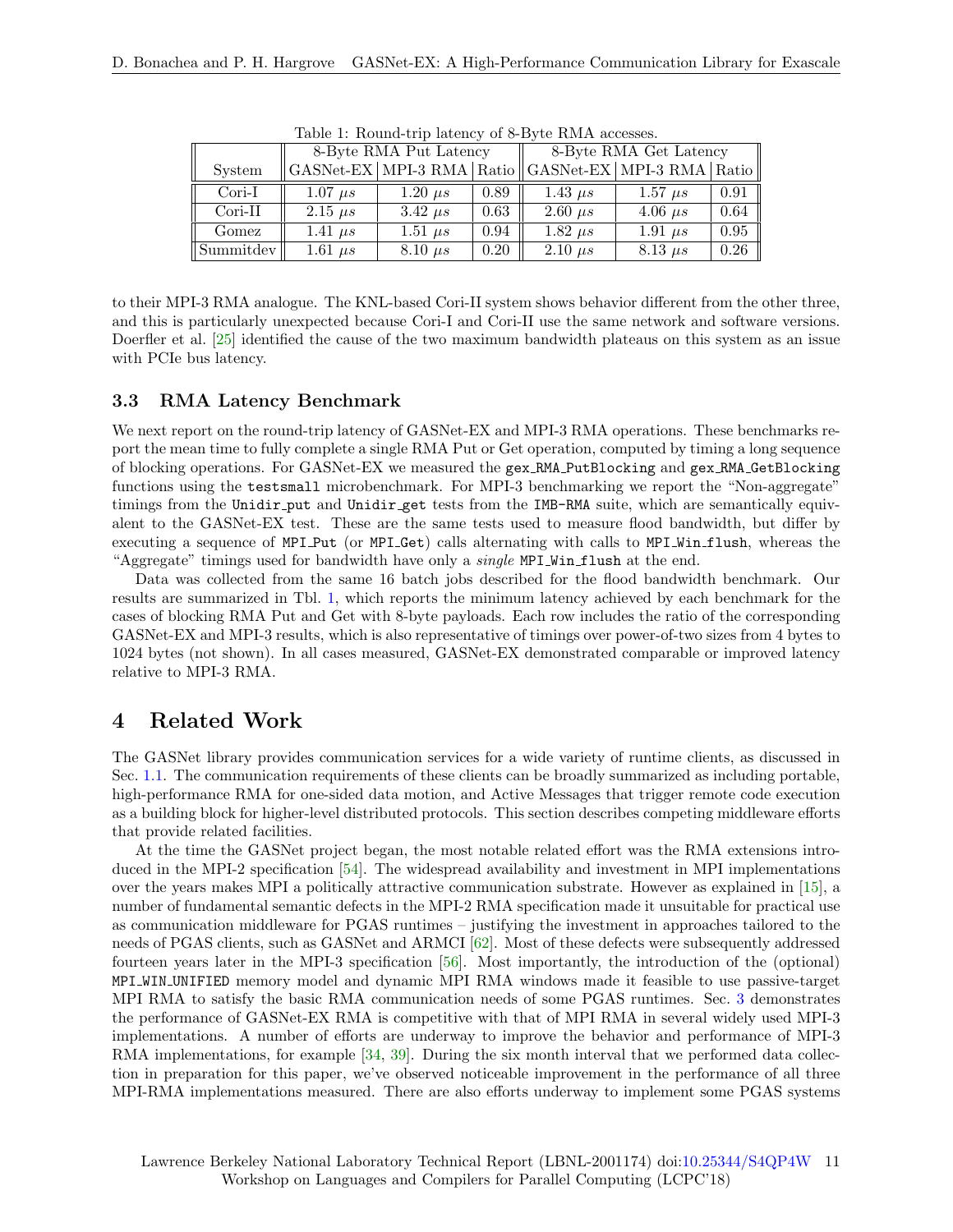using MPI-3 RMA [\[80\]](#page-15-6). MPI-3 offers a wide variety of features that are absent from GASNet-EX, which focuses on providing AM and RMA services for parallel runtimes.

However the current MPI-3 API still lacks several features that are important to GASNet-EX's clients – most notable amongst these is Active Messages, which are critical to systems such as Berkeley UPC, UPC++, Legion, Chapel, and others. Prior work [\[13\]](#page-12-20) has demonstrated that emulating active message functionality over MPI's message-passing interfaces is possible, but the performance may be prohibitively expensive relative to native implementations. ComEx [\[24\]](#page-13-23) implements the Global Arrays PGAS library using MPI message passing and hidden progress processes operating on MPI shared memory segments (deliberately avoiding the MPI-RMA interface), however they admit their approach is insufficient for providing clients with Active Message functionality.

GASNet-EX and MPI-3 RMA differ in other details of relevance to PGAS clients. For example, GASNet-EX offers fine-grained control over the synchronization of RMA operations, whereas MPI-3 RMA notably lacks the ability to independently synchronize remote completion of concurrent Put and Accumulate operations targeting the same remote window. Atomic domains in GASNet-EX enable aggressive use of offload hardware for remote atomics, even when concurrently mixing different atomic update operations to the same target location, whereas MPI's accumulate semantics disallow this. The GASNet-EX immediate-mode injection feature introduced in Sec. [2](#page-2-0) has no direct analogue in MPI RMA.

There are two relatively recent industry-driven efforts to provide portable, open-source HPC networking middleware to sit below parallel runtimes, similar to GASNet-EX. OpenFabrics libfabric [\[35,](#page-13-15) [68\]](#page-14-25) portably provides one-sided RMA and remote atomic operations suitable for implementing PGAS-style RMA, in addition to tag matching and messaging queues suitable for implementing message-passing APIs. There are implementations of GASNet, OpenSHMEM, MPI-3 and other models over libfabric, which in turn offers providers that run across a variety of high-performance network fabrics. Unified Communications X (UCX) [\[72,](#page-14-26) [74\]](#page-15-7) is a similar, independent effort to provide a portable network abstraction layer for authors of HPC middleware such as MPI and PGAS runtimes.

# 5 Conclusions

This paper describes GASNet-EX, a portable, open-source, high-performance, next-generation communication library designed to efficiently support the networking requirements of distributed runtime systems in future exascale machines. We presented several extensions and enhancements that GASNet-EX adds to the traditional GASNet APIs, including: independent local-completion control, immediate-mode communication injection, Active Message improvements, and remote atomic operations, as well as improved support for non-contiguous RMA, teams and collective communication. Initial evaluations of the new features and enhancements are positive, showing a potential for improved communication efficiency by reducing buffer memory size and lifetime, eliminating injection stalls, and streamlining several GASNet interfaces to maximize scalability. Finally, we presented microbenchmark results demonstrating the RMA performance of GASNet-EX is competitive with several MPI-3 implementations on modern HPC-relevant systems.

#### Acknowledgments

This research was funded in part by the Exascale Computing Project (17-SC-20-SC), a collaborative effort of the U.S. Department of Energy Office of Science and the National Nuclear Security Administration.

This research used resources of the National Energy Research Scientific Computing Center, a DOE Office of Science User Facility supported by the Office of Science of the U.S. Department of Energy under Contract No. DE-AC02-05CH11231.

This research used resources of the Argonne Leadership Computing Facility, which is a DOE Office of Science User Facility supported under Contract DE-AC02-06CH11357.

This research used resources of the Oak Ridge Leadership Computing Facility at the Oak Ridge National Laboratory, which is supported by the Office of Science of the U.S. Department of Energy under Contract No. DE-AC05- 00OR22725.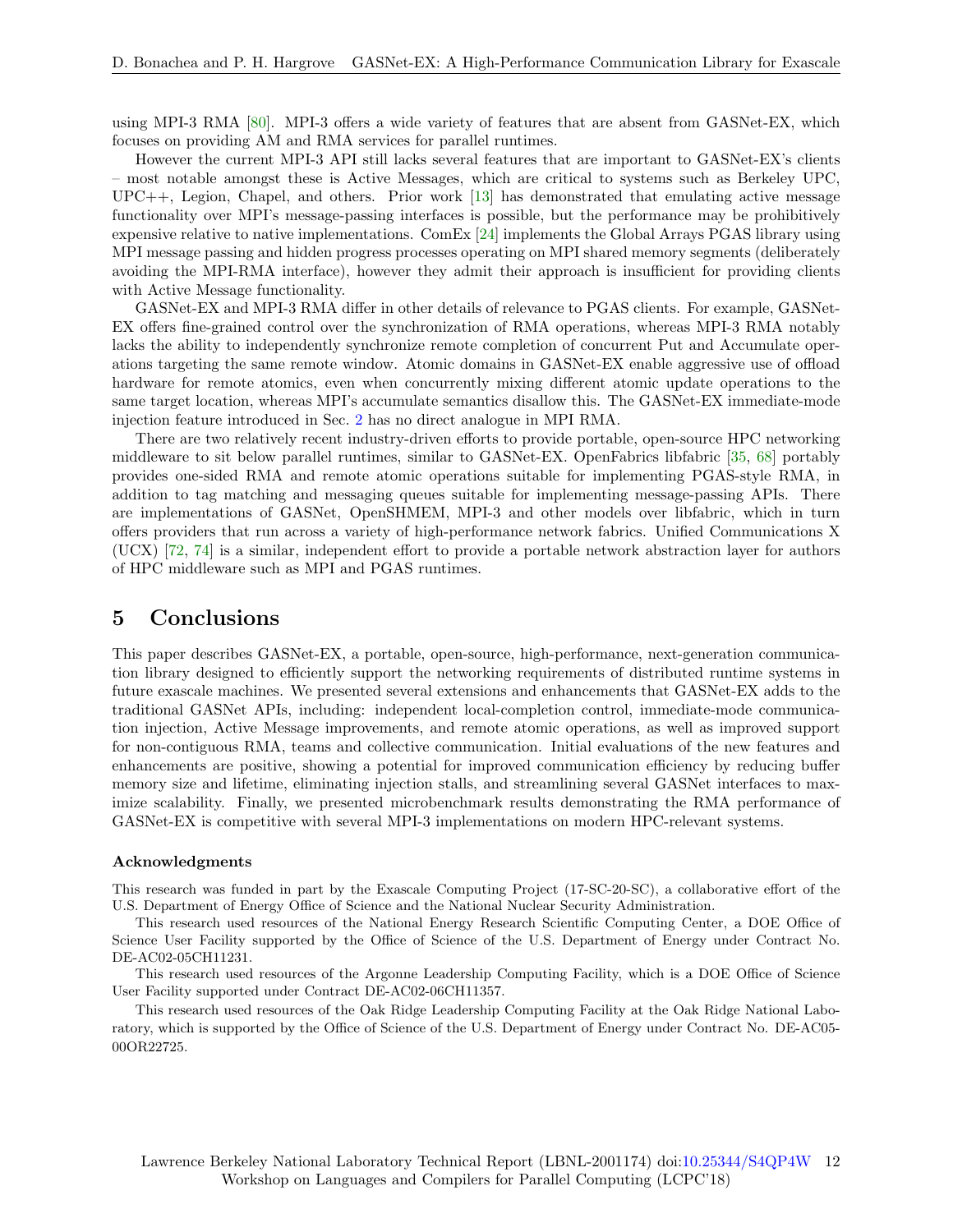# References

- <span id="page-12-9"></span>1. Alverson, B., Froese, E., Kaplan, L., Roweth, D.: Cray XC Series Network. White Paper WP-Aries01-1112, Cray Inc. (November 2012), <https://www.cray.com/sites/default/files/resources/CrayXCNetwork.pdf>
- <span id="page-12-18"></span>2. Argonne National Laboratory: Joint Laboratory for System Evaluation. <https://www.jlse.anl.gov>
- <span id="page-12-2"></span>3. Bachan, J., Baden, S.B., Bonachea, D., Hargrove, P.H., Hofmeyr, S., Jacquelin, M., Kamil, A., van Straalen, B.: UPC++ Specification, v1.0 Draft 8. Tech. Rep. LBNL-2001179, Lawrence Berkeley National Laboratory (September 2018). doi[:10.25344/S45P4X](https://doi.org/10.25344/S45P4X)
- <span id="page-12-3"></span>4. Bachan, J., Bonachea, D., Hargrove, P.H., Hofmeyr, S., Jacquelin, M., Kamil, A., van Straalen, B., Baden, S.B.: The UPC++ PGAS library for exascale computing. In: Proceedings of the Second Annual PGAS Applications Workshop. pp. 7:1–7:4. PAW17, ACM, New York, NY, USA (2017). doi[:10.1145/3144779.3169108](https://doi.org/10.1145/3144779.3169108)
- <span id="page-12-15"></span>5. Barrett, B.W., Brightwell, R., Hemmert, S., Pedretti, K., Wheeler, K., Underwood, K., Riesen, R., Maccabe, A.B., , Hudson, T.: The Portals 4.0 Network Programming Interface. Technical Report SAND2012-10087, Sandia National Laboratories (November 2012). doi[:10.2172/1088065](https://doi.org/10.2172/1088065)
- <span id="page-12-5"></span>6. Bauer, M., Treichler, S., Slaughter, E., Aiken, A.: Legion: expressing locality and independence with logical regions. In: Proceedings of the International Conference on High Performance Computing, Networking, Storage and Analysis. SC '12 (2012). doi[:10.1109/SC.2012.71](https://doi.org/10.1109/SC.2012.71)
- <span id="page-12-13"></span>7. Bell, C., Bonachea, D.: A new DMA registration strategy for pinning-based high performance networks. In: Proceedings of the International Parallel and Distributed Processing Symposium (IPDPS) (2003). doi[:10.1109/IPDPS.2003.1213363](https://doi.org/10.1109/IPDPS.2003.1213363)
- <span id="page-12-12"></span>8. Bell, C., Chen, W., Bonachea, D., Yelick, K.: Evaluating Support for Global Address Space Languages on the Cray X1. In: 19th Annual International Conference on Supercomputing (ICS) (June 2004). doi[:10.1145/1006209.1006236](https://doi.org/10.1145/1006209.1006236)
- <span id="page-12-10"></span>9. Birrittella, M.S., Debbage, M., Huggahalli, R., Kunz, J., Lovett, T., Rimmer, T., Underwood, K.D., Zak, R.C.: Intel Omni-path Architecture: Enabling Scalable, High Performance Fabrics. In: IEEE 23rd Annual Symposium on High-Performance Interconnects. pp. 1–9 (Aug 2015). doi[:10.1109/HOTI.2015.22](https://doi.org/10.1109/HOTI.2015.22)
- <span id="page-12-6"></span>10. Bocchino, R.L., Adve, V.S., Chamberlain, B.L.: Software transactional memory for large scale clusters. In: Proceedings of the ACM SIGPLAN Symposium on Principles and Practice of Parallel Programming (PPoPP'08). pp. 247–258. ACM, New York, NY, USA (2008). doi[:10.1145/1345206.1345242](https://doi.org/10.1145/1345206.1345242)
- <span id="page-12-14"></span>11. Boden, N.J., Cohen, D., Felderman, R.E., Kulawik, A.E., Seitz, C.L., Seizovic, J.N., Su, W.K.: Myrinet: A Gigabit-per-Second Local Area Network. IEEE Micro 15(1), 29–36 (1995). doi[:10.1109/40.342015](https://doi.org/10.1109/40.342015)
- <span id="page-12-17"></span>12. Bonachea, D.: Proposal for extending the UPC memory copy library functions and supporting extensions to GASNet, v2.0. Tech. Rep. LBNL-56495-v2.0, Lawrence Berkeley National Laboratory (March 2007). doi[:10.2172/920052](https://doi.org/10.2172/920052)
- <span id="page-12-20"></span>13. Bonachea, D.: AMMPI home page, <https://gasnet.lbl.gov/ammpi>
- <span id="page-12-0"></span>14. Bonachea, D.: GASNet specification, v1.1. Tech. Rep. UCB/CSD-02-1207, University of California, Berkeley (October 2002). doi[:10.25344/S4MW28](https://doi.org/10.25344/S4MW28)
- <span id="page-12-19"></span>15. Bonachea, D., Duell, J.: Problems with using MPI 1.1 and 2.0 as compilation targets for parallel language implementations. International Journal of High Performance Computing and Networking 1(1-3), 91–99 (2004). doi[:10.1504/IJHPCN.2004.007569](https://doi.org/10.1504/IJHPCN.2004.007569)
- <span id="page-12-11"></span>16. Bonachea, D., Hargrove, P., Welcome, M., Yelick, K.: Porting GASNet to Portals: Partitioned Global Address Space (PGAS) Language Support for the Cray XT. In: Cray Users Group (2009). doi[:10.25344/S4RP46](https://doi.org/10.25344/S4RP46)
- <span id="page-12-1"></span>17. Bonachea, D., Hargrove, P.H.: GASNet specification, v1.8.1. Tech. Rep. LBNL-2001064, Lawrence Berkeley National Laboratory (August 2017). doi[:10.2172/1398512](https://doi.org/10.2172/1398512)
- <span id="page-12-7"></span>18. Buntinas, D., Mercier, G., Gropp, W.: Design and evaluation of Nemesis, a scalable, low-latency, messagepassing communication subsystem. In: Sixth IEEE International Symposium on Cluster Computing and the Grid (CCGRID'06). vol. 1, pp. 521–530 (May 2006). doi[:10.1109/CCGRID.2006.31](https://doi.org/10.1109/CCGRID.2006.31)
- <span id="page-12-4"></span>19. Callahan, D., Chamberlain, B.L., Zima, H.P.: The Cascade High Productivity Language. International Workshop on High-Level Parallel Programming Models and Supportive Environments (HIPS) pp. 52–60 (2004). doi[:10.1109/HIPS.2004.10002](https://doi.org/10.1109/HIPS.2004.10002)
- <span id="page-12-8"></span>20. Chan, C., Wang, B., Bachan, J., Macfarlane, J.: Mobiliti: Scalable Transportation Simulation Using High-Performance Parallel Computing. In: IEEE International Conference on Intelligent Transportation Systems (ITSC). pp. 634–641 (November 2018). doi[:10.1109/ITSC.2018.8569397](https://doi.org/10.1109/ITSC.2018.8569397)
- <span id="page-12-16"></span>21. Charles, P., Grothoff, C., Saraswat, V., Donawa, C., Kielstra, A., Ebcioglu, K., von Praun, C., Sarkar, V.: X10: an object-oriented approach to non-uniform cluster computing. In: Proceedings of the 20th Annual ACM SIGPLAN Conference on Object-Oriented Programming, Systems, Languages, and Applications. (OOPSLA'05) (2005). doi[:10.1145/1103845.1094852](https://doi.org/10.1145/1103845.1094852)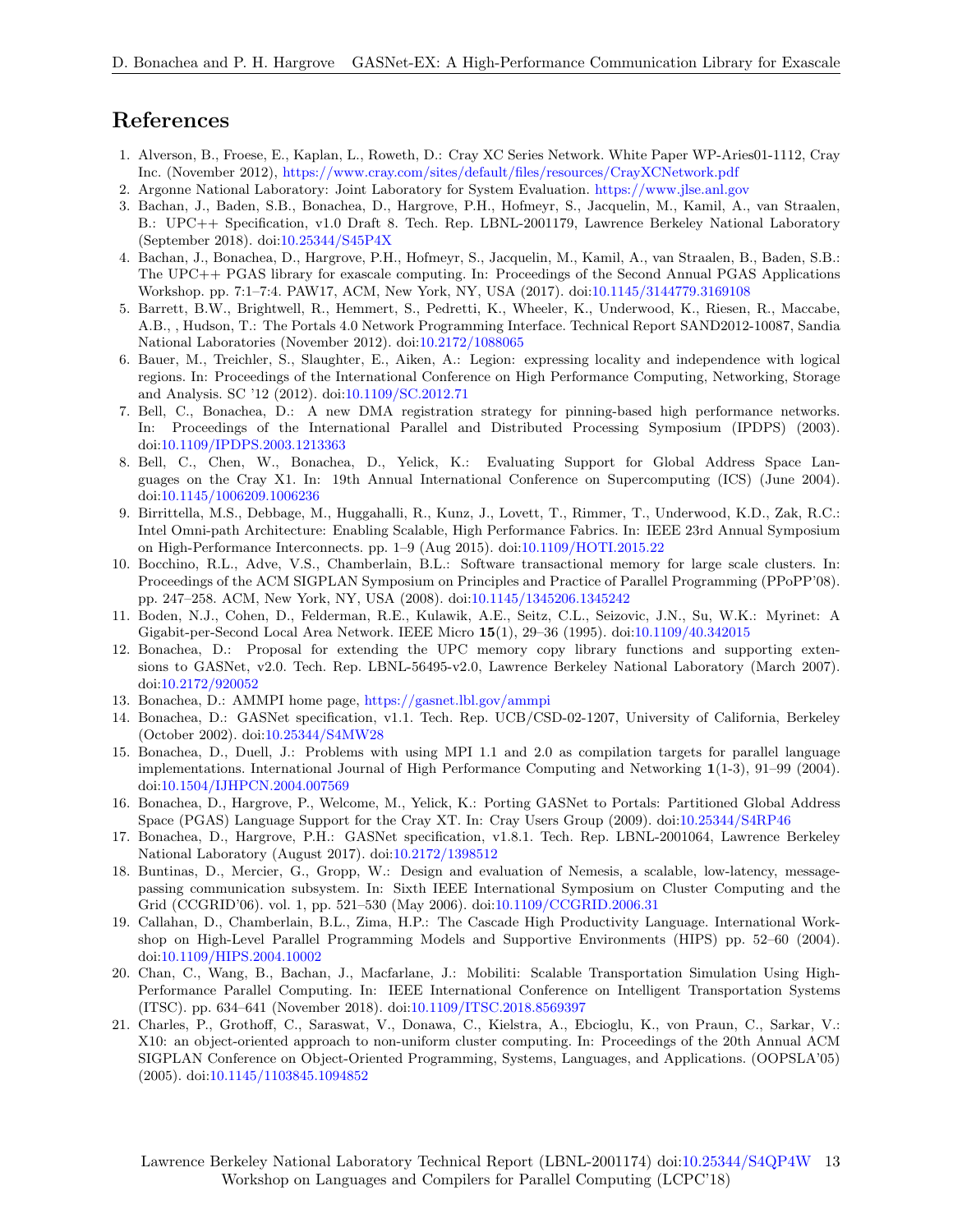- <span id="page-13-2"></span>22. Chen, W., Bonachea, D., Duell, J., Husband, P., Iancu, C., Yelick, K.: A Performance Analysis of the Berkeley UPC Compiler. In: Proceedings of the 17th International Conference on Supercomputing (ICS) (June 2003). doi[:10.1145/782814.782825](https://doi.org/10.1145/782814.782825)
- <span id="page-13-18"></span>23. Cray, Inc.: Cray XC Series. [https://www.cray.com/sites/default/files/Cray-XC-Series-Brochure.pdf,](https://www.cray.com/sites/default/files/Cray-XC-Series-Brochure.pdf) accessed 2018-07-17
- <span id="page-13-23"></span>24. Daily, J., Vishnu, A., Palmer, B., van Dam, H., Kerbyson, D.: On the Suitability of MPI as a PGAS Runtime. In: 21st International Conference on High Performance Computing (HiPC) (Dec 2014). doi[:10.1109/HiPC.2014.7116712](https://doi.org/10.1109/HiPC.2014.7116712)
- <span id="page-13-20"></span>25. Doerfler, D., Austin, B., Cook, B., Deslippe, J., Kandalla, K., Mendygral, P.: Evaluating the networking characteristics of the Cray XC-40 Intel Knights Landing-based Cori supercomputer at NERSC. Concurrency and Computation: Practice and Experience  $30(1)$ , e4297 (September 2017). doi[:10.1002/cpe.4297](https://doi.org/10.1002/cpe.4297)
- <span id="page-13-4"></span>26. Dotsenko, Y., Coarfa, C., Mellor-Crummey, J.: A Multi-platform Co-Array Fortran Compiler. In: Proc. 13th International Conference on Parallel Architecture and Compilation Techniques (PACT) (2004). doi[:10.1109/PACT.2004.1342539](https://doi.org/10.1109/PACT.2004.1342539)
- <span id="page-13-7"></span>27. Driscoll, M.: PyGAS, <https://mbdriscoll.github.io/pygas>
- <span id="page-13-14"></span>28. Dunigan, T.H., Vetter, J.S., Worley, P.H.: Performance evaluation of the SGI Altix 3700. In: International Conference on Parallel Processing (ICPP'05). pp. 231–240 (June 2005). doi[:10.1109/ICPP.2005.61](https://doi.org/10.1109/ICPP.2005.61)
- <span id="page-13-5"></span>29. Eachempati, D., Jun, H.J., Chapman, B.: An Open-source Compiler and Runtime Implementation for Coarray Fortran. In: Proceedings of the Fourth Conference on Partitioned Global Address Space Programming Models. pp. 13:1–13:8. (PGAS'10), ACM (2010). doi[:10.1145/2020373.2020386](https://doi.org/10.1145/2020373.2020386)
- <span id="page-13-1"></span>30. von Eicken, T., Culler, D.E., Goldstein, S.C., Schauser, K.E.: Active Messages: a Mechanism for Integrated Communication and Computation. In: Proceedings of the 19th International Symposium on Computer Architecture. pp. 256–266. Gold Coast, Australia (May 1992). doi[:10.1145/139669.140382](https://doi.org/10.1145/139669.140382)
- <span id="page-13-19"></span>31. Faanes, G., Bataineh, A., Roweth, D., Court, T., Froese, E., Alverson, B., Johnson, T., Kopnick, J., Higgins, M., Reinhard, J.: Cray Cascade: A Scalable HPC System Based on a Dragonfly Network. In: Proceedings of the International Conference on High Performance Computing, Networking, Storage and Analysis. pp. 103:1–103:9. SC '12, IEEE Computer Society Press, Los Alamitos, CA, USA (2012). doi[:10.1109/SC.2012.39](https://doi.org/10.1109/SC.2012.39)
- <span id="page-13-6"></span>32. Fanfarillo, A., Burnus, T., Cardellini, V., Filippone, S., Nagle, D., Rouson, D.: OpenCoarrays: Open-source Transport Layers Supporting Coarray Fortran Compilers. In: Proceedings of the 8th International Conference on Partitioned Global Address Space Programming Models. pp. 4:1–4:11. PGAS '14, ACM, New York, NY, USA (2014). doi[:10.1145/2676870.2676876](https://doi.org/10.1145/2676870.2676876)
- <span id="page-13-16"></span>33. GASNet website: <https://gasnet.lbl.gov>
- <span id="page-13-21"></span>34. Gerstenberger, R., Besta, M., Hoefler, T.: Enabling Highly-scalable Remote Memory Access Programming with MPI-3 One Sided. In: Proceedings of the International Conference on High Performance Computing, Networking, Storage and Analysis. pp. 53:1–53:12. (SC'13), ACM, New York, NY, USA (2013). doi[:10.1145/2503210.2503286](https://doi.org/10.1145/2503210.2503286)
- <span id="page-13-15"></span>35. Grun, P., Hefty, S., Sur, S., Goodell, D., Russell, R.D., Pritchard, H., Squyres, J.M.: A Brief Introduction to the OpenFabrics Interfaces - A New Network API for Maximizing High Performance Application Efficiency. In: IEEE 23rd Annual Symposium on High-Performance Interconnects. pp. 34–39 (Aug 2015). doi[:10.1109/HOTI.2015.19](https://doi.org/10.1109/HOTI.2015.19)
- <span id="page-13-10"></span>36. Hargrove, P.H., Bonachea, D.: GASNet-EX performance improvements due to specialization for the Cray Aries network. Tech. Rep. LBNL-2001134, Lawrence Berkeley National Laboratory (March 2018). doi[:10.2172/1430690](https://doi.org/10.2172/1430690)
- <span id="page-13-8"></span>37. Hargrove, P.H., Bonachea, D., Bell, C.: Experiences Implementing Partitioned Global Address Space (PGAS) Languages on InfiniBand. In: OpenFabrics Alliance International Workshop (April 2008), [https://downloads.](https://downloads.openfabrics.org/Media/Sonoma2008/Sonoma_2008_Wed_PGAS%20over%20IB.pdf) [openfabrics.org/Media/Sonoma2008/Sonoma](https://downloads.openfabrics.org/Media/Sonoma2008/Sonoma_2008_Wed_PGAS%20over%20IB.pdf) 2008 Wed PGAS%20over%20IB.pdf
- <span id="page-13-0"></span>38. Hilfinger, P., Bonachea, D., Datta, K., Gay, D., Graham, S., Kamil, A., Liblit, B., Pike, G., Su, J., Yelick, K.: Titanium language reference manual. Tech Report UCB/EECS-2005-15.1, University of California, Berkeley (November 2001). doi[:10.25344/S4H59R](https://doi.org/10.25344/S4H59R)
- <span id="page-13-22"></span>39. Hjelm, N.: An Evaluation of the One-Sided Performance in Open MPI. In: Proceedings of the 23rd European MPI Users' Group Meeting. pp. 184–187. EuroMPI 2016, ACM, New York, NY, USA (2016). doi[:10.1145/2966884.2966890](https://doi.org/10.1145/2966884.2966890)
- <span id="page-13-13"></span>40. IBM: LAPI programming guide (2003), IBM Technical report SA22-7936-00
- <span id="page-13-11"></span>41. Ibrahim, K.Z., Yelick, K.: On the Conditions for Efficient Interoperability with Threads: An Experience with PGAS Languages Using Cray Communication Domains. In: Proceedings of the 28th ACM International Conference on Supercomputing. pp. 23–32. ICS '14, ACM (2014). doi[:10.1145/2597652.2597657](https://doi.org/10.1145/2597652.2597657)
- <span id="page-13-9"></span>42. InfiniBand Trade Association home page, <https://infinibandta.org>
- <span id="page-13-17"></span>43. Intel Corporation: Introducing Intel®MPI Benchmarks. [https://software.intel.com/en-us/articles/](https://software.intel.com/en-us/articles/intel-mpi-benchmarks) [intel-mpi-benchmarks,](https://software.intel.com/en-us/articles/intel-mpi-benchmarks) accessed 2018-07-17
- <span id="page-13-12"></span>44. Intel Corporation: Performance Scaled Messaging 2 (PSM2) Programmer's Guide (April 2017), order No.: H76473-6.0
- <span id="page-13-3"></span>45. Intrepid Technology, Inc.: Clang UPC Compiler, <https://clangupc.github.io>

Lawrence Berkeley National Laboratory Technical Report (LBNL-2001174) doi[:10.25344/S4QP4W](https://doi.org/10.25344/S4QP4W) 14Workshop on Languages and Compilers for Parallel Computing (LCPC'18)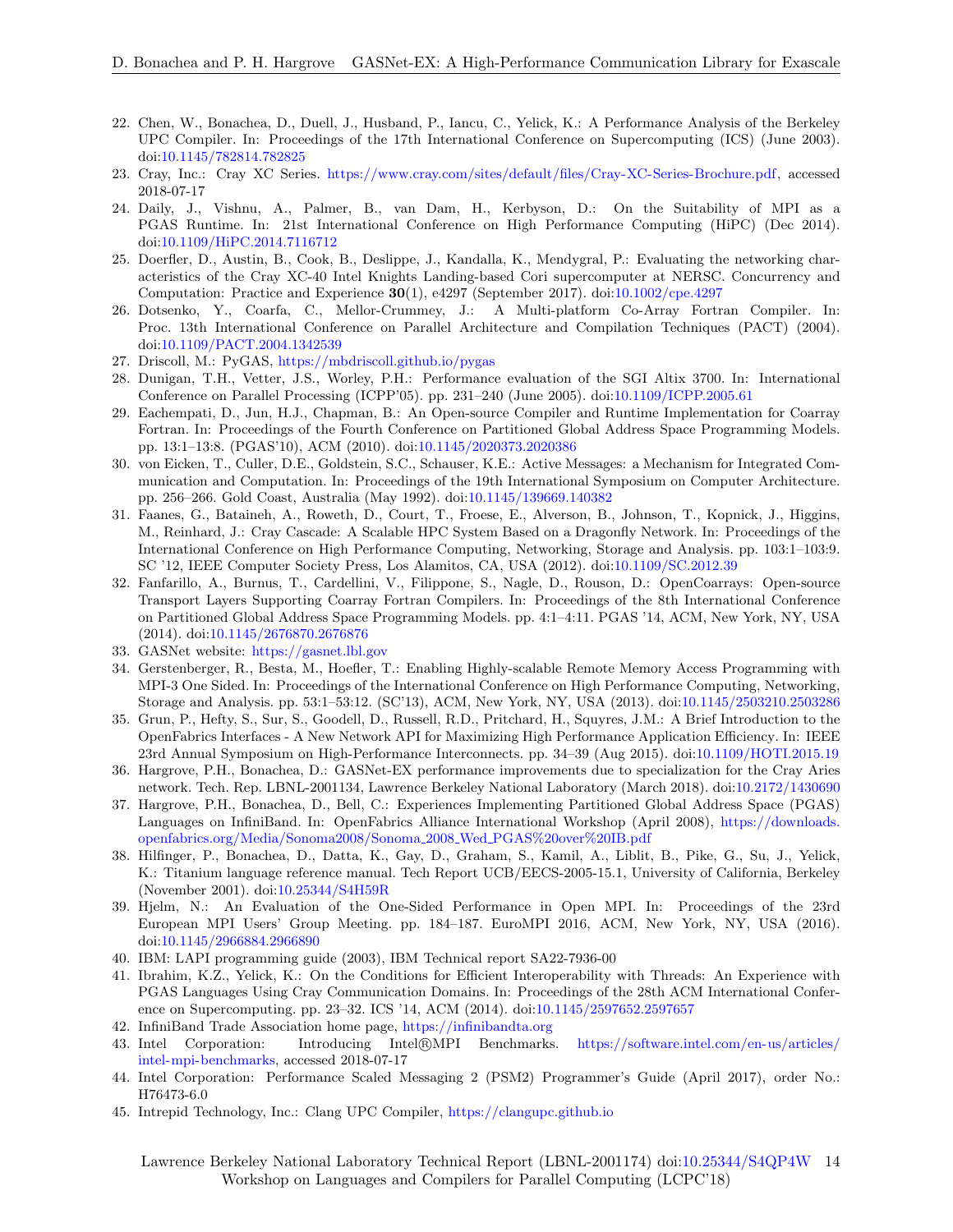- <span id="page-14-1"></span>46. Intrepid Technology, Inc.: GCC/UPC Compiler, <https://gccupc.org>
- <span id="page-14-13"></span>47. Jose, J., Hamidouche, K., Zhang, J., Venkatesh, A., Panda, D.K.: Optimizing Collective Communication in UPC. In: IEEE International Parallel Distributed Processing Symposium Workshops. pp. 361–370 (May 2014). doi[:10.1109/IPDPSW.2014.49](https://doi.org/10.1109/IPDPSW.2014.49)
- <span id="page-14-14"></span>48. Krasnov, A., Schultz, A., Wawrzynek, J., Gibeling, G., Droz, P.Y.: RAMP Blue: A Message-Passing Manycore System In FPGAs. In: Proceedings of International Conference on Field Programmable Logic and Applications. pp. 54–61 (August 2007). doi[:10.1109/FPL.2007.4380625](https://doi.org/10.1109/FPL.2007.4380625)
- <span id="page-14-8"></span>49. Kumar, S., Mamidala, A.R., Faraj, D.A., Smith, B., Blocksome, M., Cernohous, B., Miller, D., Parker, J., Ratterman, J., Heidelberger, P., Chen, D., Steinmacher-Burrow, B.: PAMI: A Parallel Active Message Interface for the Blue Gene/Q Supercomputer. In: 2012 IEEE 26th International Parallel and Distributed Processing Symposium. pp. 763–773 (May 2012). doi[:10.1109/IPDPS.2012.73](https://doi.org/10.1109/IPDPS.2012.73)
- <span id="page-14-9"></span>50. Kumar, S., Dozsa, G., Almasi, G., Chen, D., Giampapa, M.E., Heidelberger, P., Blocksome, M., Faraj, A., Parker, J., Ratterman, J., Smith, B., Archer, C.: The Deep Computing Messaging Framework: Generalized Scalable Message Passing on the Blue Gene/P Supercomputer. In: 22nd Annual International Conference on Supercomputing (ICS) (June 2008). doi[:10.1145/1375527.1375544](https://doi.org/10.1145/1375527.1375544)
- <span id="page-14-4"></span>51. Matsumiya, R., Endo, T.: Scalable RMA-based Communication Library Featuring Node-local NVMs. In: Proceedings of the IEEE High Performance Extreme Computing Conference (HPEC'18). pp. 1–7 (2018). doi[:10.25344/S4F594](https://doi.org/10.25344/S4F594)
- <span id="page-14-5"></span>52. Mattson, T.G., Cledat, R., Cavé, V., Sarkar, V., Budimlic, Z., Chatterjee, S., Fryman, J., Ganev, I., Knauerhase, R., Lee, M., Meister, B., Nickerson, B., Pepperling, N., Seshasayee, B., Tasirlar, S., Teller, J., Vrvilo, N.: The Open Community Runtime: A runtime system for extreme scale computing. In: IEEE High Performance Extreme Computing Conference (HPEC). pp. 1–7 (Sept 2016). doi[:10.1109/HPEC.2016.7761580](https://doi.org/10.1109/HPEC.2016.7761580)
- <span id="page-14-7"></span>53. Mellanox Technologies Inc.: MellanoX Messaging Library User Manual, Rev 2.1 (2014), document Number: 4113
- <span id="page-14-23"></span>54. MPI Forum: MPI–2: a message-passing interface standard. International Journal of High Performance Computing Applications 12, 1–299 (1998), <https://www.mpi-forum.org/docs/mpi-2.0/mpi-20.ps>
- <span id="page-14-12"></span>55. MPI Forum: MPI: A message-passing interface standard, v1.1. Technical report, University of Tennessee, Knoxville (June 12, 1995), <https://www.mpi-forum.org/docs/mpi-1.1/mpi-11.ps>
- <span id="page-14-24"></span>56. MPI Forum: MPI: A message-passing interface standard, version 3.0. Technical report, University of Tennessee, Knoxville (September 21, 2012), <https://www.mpi-forum.org/docs/mpi-3.0/mpi30-report.pdf>
- <span id="page-14-3"></span>57. Murai, H., Nakao, M., Iwashita, H., Sato, M.: Preliminary Performance Evaluation of Coarray-based Implementation of Fiber Miniapp Suite Using XcalableMP PGAS Language. In: Proceedings of the Second Annual PGAS Applications Workshop. pp. 1:1–1:7. PAW17, ACM (2017). doi[:10.1145/3144779.3144780](https://doi.org/10.1145/3144779.3144780)
- <span id="page-14-20"></span>58. MVAPICH: MPI over InfiniBand, Omni-Path, Ethernet/iWARP, and RoCE. <http://mvapich.cse.ohio-state.edu>
- <span id="page-14-18"></span>59. NERSC: Cori Haswell Nodes. doi[:10.25344/S4859K](https://doi.org/10.25344/S4859K)
- <span id="page-14-19"></span>60. NERSC: Cori Intel Xeon Phi (KNL) Nodes. doi[:10.25344/S4D012](https://doi.org/10.25344/S4D012)
- <span id="page-14-17"></span>61. NERSC: National Energy Research Scientific Computing Center. <https://www.nersc.gov>
- <span id="page-14-15"></span>62. Nieplocha, J., Carpenter, B.: ARMCI: A portable remote memory copy library for distributed array libraries and compiler run-time systems. In: Proceedings of the IPPS/SPDP'99 Workshops. pp. 533–546. Springer-Verlag, Berlin, Heidelberg (1999). doi[:10.1007/BFb0097937](https://doi.org/10.1007/BFb0097937)
- <span id="page-14-10"></span>63. Nishtala, R., Hargrove, P.H., Bonachea, D.O., Yelick, K.A.: Scaling Communication-Intensive Applications on BlueGene/P Using One-Sided Communication and Overlap . In: Proceedings of the International Parallel and Distributed Processing Symposium (IPDPS) (2009). doi[:10.1109/IPDPS.2009.5161076](https://doi.org/10.1109/IPDPS.2009.5161076)
- <span id="page-14-16"></span>64. Nishtala, R., Zheng, Y., Hargrove, P., Yelick, K.A.: Tuning collective communication for Partitioned Global Address Space programming models. Parallel Computing 37(9), 576–591 (2011). doi[:10.1016/j.parco.2011.05.006](https://doi.org/10.1016/j.parco.2011.05.006)
- <span id="page-14-0"></span>65. Numrich, R.W., Reid, J.: Co-array Fortran for parallel programming. ACM SIGPLAN Fortran Forum 17(2), 1–31 (1998). doi[:10.1145/289918.289920](https://doi.org/10.1145/289918.289920)
- <span id="page-14-22"></span>66. Oak Ridge Leadership Computing Facility. <https://www.olcf.ornl.gov>
- <span id="page-14-21"></span>67. Summitdev. [https://www.olcf.ornl.gov/tag/summitdev/,](https://www.olcf.ornl.gov/tag/summitdev/) accessed 2018-07-17
- <span id="page-14-25"></span>68. OpenFabrics libfabric home page, <https://ofiwg.github.io/libfabric/>
- <span id="page-14-11"></span>69. Petrini, F., chun Feng, W., Hoisie, A., Coll, S., Frachtenberg, E.: The Quadrics network (QsNet): highperformance clustering technology. In: HOT 9 Interconnects. Symposium on High Performance Interconnects. pp. 125–130 (2001). doi[:10.1109/HIS.2001.946704](https://doi.org/10.1109/HIS.2001.946704)
- <span id="page-14-2"></span>70. Pophale, S., Nanjegowda, R., Curtis, T., Chapman, B., Jin, H., Poole, S., Kuehn, J.: OpenSHMEM Performance and Potential: A NPB Experimental Study. In: Proceedings of the 6th Conference on Partitioned Global Address Space Programming Models (PGAS'12). (2012), <https://www.osti.gov/biblio/1055092>
- <span id="page-14-6"></span>71. Shah, V.B.: An Interactive System for Combinatorial Scientific Computing with an Emphasis on Programmer Productivity. Ph.D. thesis, University of California at Santa Barbara, Santa Barbara, CA, USA (2007)
- <span id="page-14-26"></span>72. Shamis, P., Venkata, M.G., Lopez, M.G., Baker, M.B., Hernandez, O., Itigin, Y., Dubman, M., Shainer, G., Graham, R.L., Liss, L., Shahar, Y., Potluri, S., Rossetti, D., Becker, D., Poole, D., Lamb, C., Kumar, S., Stunkel,